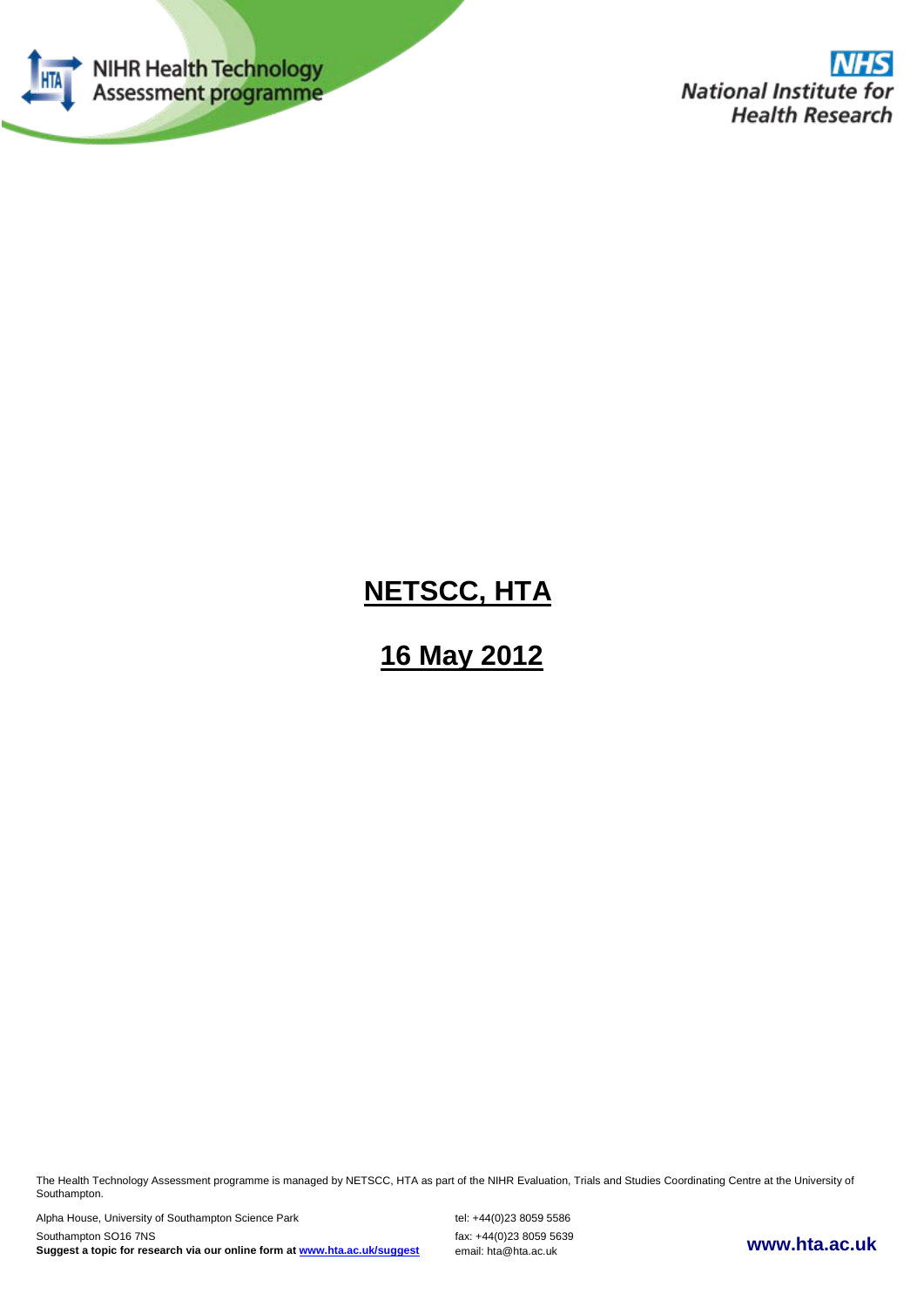

## **SABRE Protocol**

# **FULL TITLE: Hypertonic Saline in Acute Bronchiolitis: Randomised Controlled Trial and Economic Evaluation**

# **SHORT TITLE: SABRE (hypertonic Saline in Acute Bronchiolitis Rct and Economic evaluation)**

**REC REF:** 11/YH/0101 **FUNDER REF:** 09/91/22 **SPONSOR REF:** SCH/11/016

### **DATE AND VERSION NUMBER:** 17 November 2011, version 4.0

## **LAY SUMMARY (max 300 words):**

This is a multicentre randomised controlled trial which aims to determine whether the addition of 3% hypertonic saline to usual care results in significant [25%] reduction in the duration of hospitalisation of infants with acute bronchiolitis.

Infants will be randomised to receive nebulised 3% hypertonic saline in addition to supportive care (n=150) or standard supportive care (n=150).

The primary outcome will be time to 'fit for discharge' using criteria based on those proposed in the UK Scottish Intercollegiate Guidelines Network [SIGN] Bronchiolitis in Children guideline. Secondary outcomes will include the economic impact of such an intervention on both the National Health Service (NHS) and parents, as well as quality of life and other health related outcomes 28 days after entry to the study using a questionnaire and research nurse telephone contact.





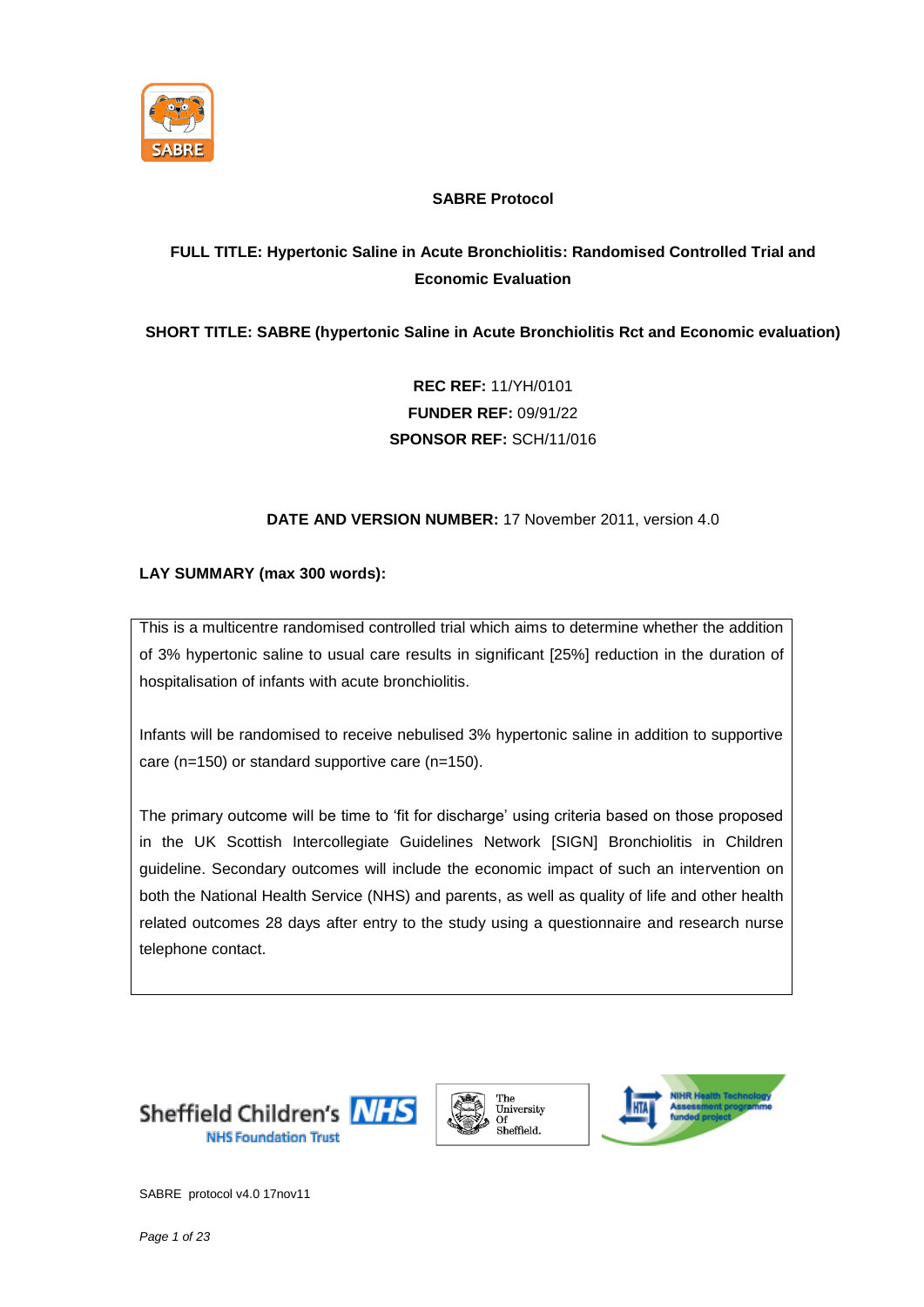#### **GENERAL INFORMATION**

| Sponsor:                                  | <b>Sponsor's Representative/Contact:</b>        |  |  |
|-------------------------------------------|-------------------------------------------------|--|--|
| Sheffield Children's NHS Foundation Trust | Dr Jim Bonham                                   |  |  |
| Western Bank                              | Director of Research & Development              |  |  |
| Sheffield                                 | Tel: 0114 2717404                               |  |  |
| <b>S10 2TH</b>                            | Fax: 0114 2717417                               |  |  |
| United Kingdom                            | Email: jim.bonham@sch.nhs.uk                    |  |  |
|                                           |                                                 |  |  |
| <b>Chief Investigator:</b>                | <b>Trial Manager:</b>                           |  |  |
| <b>Professor Mark Everard</b>             | Mrs Liz Cross                                   |  |  |
| Department of Paediatric Respiratory      | <b>Clinical Trials Research Unit</b>            |  |  |
| Medicine                                  | School of Health & Related Research             |  |  |
| Sheffield Children's Hospital             | The University of Sheffield                     |  |  |
| Western Bank                              | Regent Court, 30 Regent St                      |  |  |
| Sheffield, S10 2THTel: 0114 271 7400      | Sheffield, S1 4DA                               |  |  |
| Fax:0114 271 7672                         | Tel:0114 222 0762 / 6385 (Sec)                  |  |  |
| Email:m.l.everard@sheffield.ac.uk         | Fax:0114 222 0870                               |  |  |
|                                           | Email:e.a.cross@sheffield.ac.uk                 |  |  |
|                                           |                                                 |  |  |
| Statistician:                             | <b>Senior Pharmacist (Medicine Information</b>  |  |  |
|                                           | & Clinical Trials):                             |  |  |
| Dr Jennifer Freeman                       | Mr John Bane                                    |  |  |
| <b>Medical Statistics Group</b>           | <b>Pharmacy Dept</b>                            |  |  |
| School of Health & Related Research       | <b>Sheffield Childrens NHS Foundation Trust</b> |  |  |
| The University of Sheffield               | Western Bank                                    |  |  |

Medical Statistics Group School of Health & Related Research The University of Sheffield Regent Court, 30 Regent St Sheffield, S1 4DA Tel: 0114 222 0695 Fax: 0114 222 0749 Email: j.v.freeman@sheffield.ac.uk

Sheffield Childrens NHS Foundation Trust Sheffield, S10 2TH Tel: 0114 271 7567 Fax:0114 276 8392 Email: john.bane@sch.nhs.uk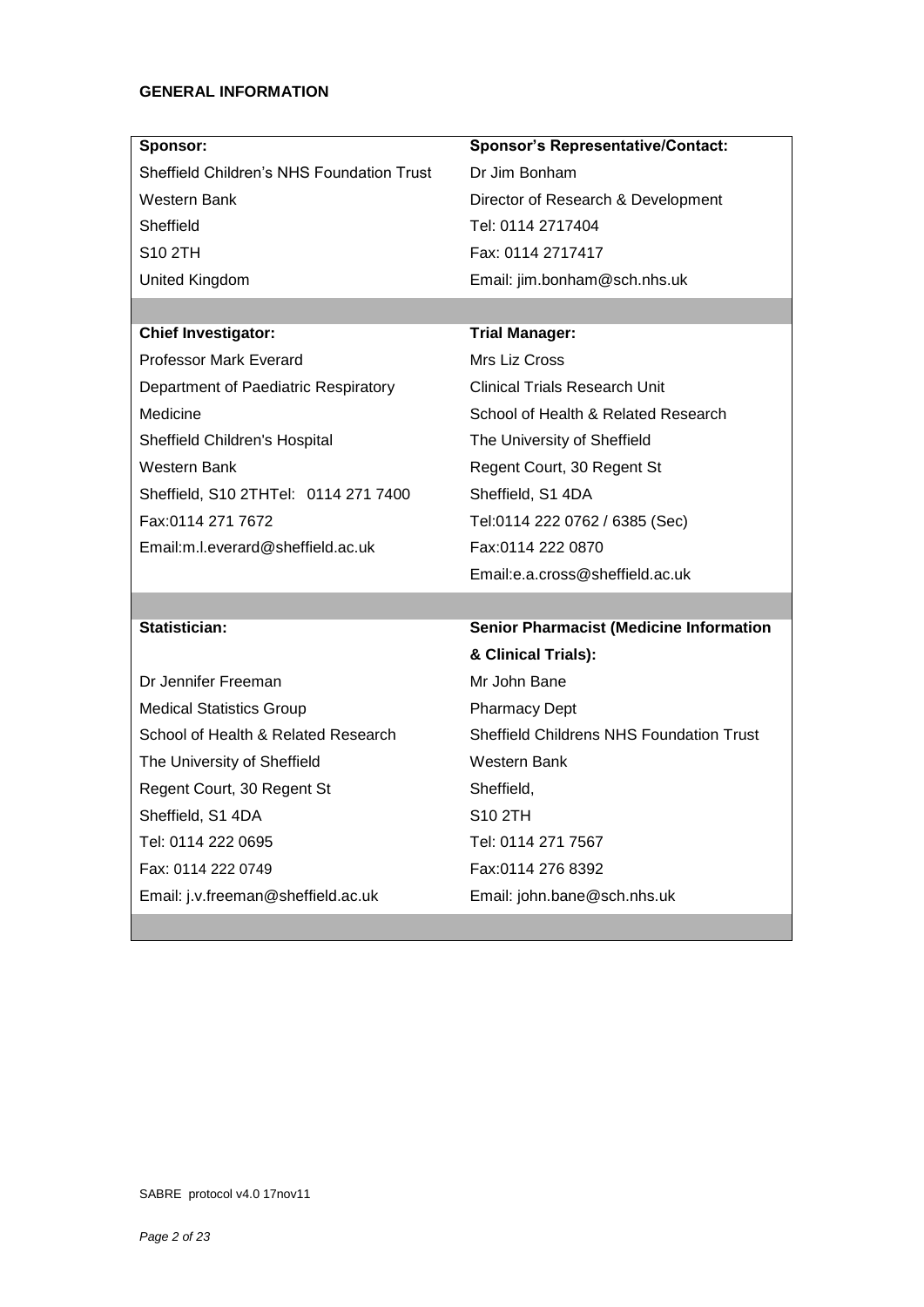# **GLOSSARY**

# **List of abbreviations used**

| AЕ           | <b>Adverse Event</b>                         |
|--------------|----------------------------------------------|
| <b>CRF</b>   | <b>Clinical Research Facility</b>            |
| <b>CTRU</b>  | <b>Clinical Trials Research Unit</b>         |
| <b>CUA</b>   | <b>Cost-Utility Analysis</b>                 |
| <b>DMEC</b>  | Data Monitoring and Ethics Committee         |
| <b>ITQoL</b> | Infant Toddler Quality of Life questionnaire |
| <b>GCP</b>   | <b>Good Clinical Practice</b>                |
| GP           | <b>General Practitioner</b>                  |
| <b>HDU</b>   | <b>High Dependency Unit</b>                  |
| <b>HES</b>   | <b>Hospital Episode Statistics</b>           |
| HTA          | <b>Health Technology Assessment</b>          |
| ICU          | <b>Intensive Care Unit</b>                   |
| <b>LOS</b>   | Length Of Stay                               |
| <b>MAE</b>   | <b>Major Adverse Event</b>                   |
| <b>NHS</b>   | <b>National Health Service</b>               |
| <b>RSV</b>   | <b>Respiratory Syncytial Virus</b>           |
| <b>SD</b>    | <b>Standard Deviation</b>                    |
| <b>TMG</b>   | <b>Trial Management Group</b>                |
| <b>TSC</b>   | <b>Trial Steering Committee</b>              |
| QALYs        | <b>Quality Adjusted Life Years</b>           |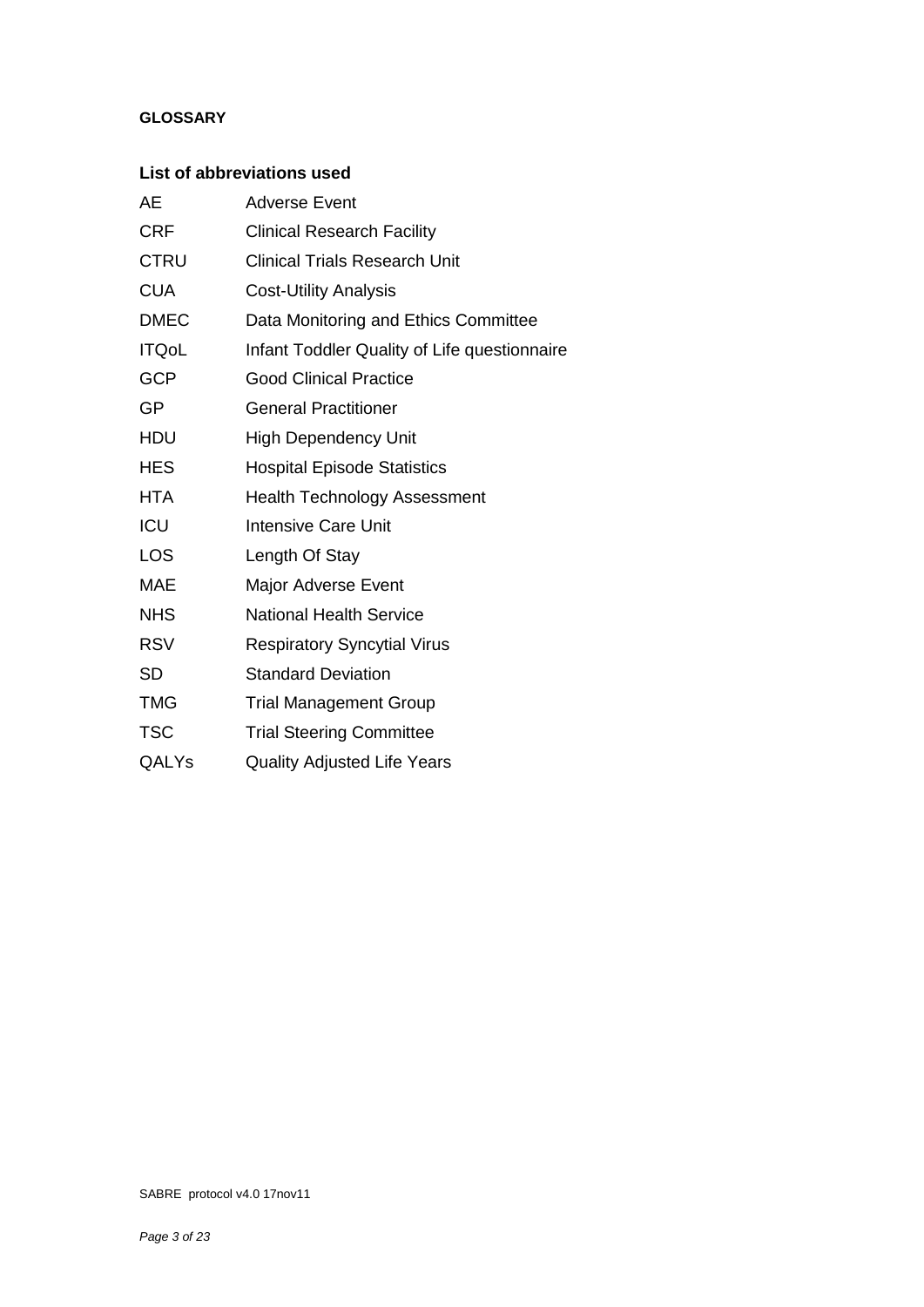#### **1.0 BACKGROUND**

This is a protocol for a randomised controlled trial. Its primary hypothesis is that the addition of 3% hypertonic saline to usual care results in significant (25%) reduction in the time to when infants admitted with acute bronchiolitis are 'fit for discharge'. Secondary hypotheses are that the addition of nebulised 3% hypertonic saline to usual care is associated with:

- improved quality of life outcomes for carers
- shorter length of stay
- improved quality of life for the infants
- reduced health care utilization in the month after discharge
- cost effectiveness for the NHS
- the effect is independent of the underlying virus

Acute bronchiolitis is the commonest cause for hospitalisation in infancy and childhood with 1–3% of all infants being admitted to hospital during their first winter [1-8]. Common respiratory viruses cause obstruction of the airways, infecting the lungs, leading to severe difficulties in breathing [1-12]. The majority of babies admitted with this condition are under six months of age and the associated stress for parents is considerable.

The only intervention that has had a major impact on the survival of infants is oxygen therapy which has reduced mortality rates from around 20% to less than 1% [27]. Otherwise, currently treatment consists of providing good supportive care until the infant recovers [4,22,23]. There were some 30,000 admissions for acute bronchiolitis in 2009/10 in England (64) and such epidemics place enormous strains on paediatric services and Intensive Care Units (ICU) [4,8,14] which sometimes have to close due to the numbers of infants with acute bronchiolitis[14-16].

SABRE protocol v4.0 17nov11 A number of relatively small studies published over the past eight years[43-46] have suggested that nebulised hypertonic saline may influence the course of the illness resulting in a reduction in the duration of hospitalisation for infants admitted to hospital with 'acute bronchiolitis'. A subsequent Cochrane review[47] undertook a systematic review of the literature focusing on these four trials which involved a total of 254 infants with 'acute viral bronchiolitis' of whom 189 were inpatients and 65 patients were treated in the emergency department. They concluded that "current evidence suggests nebulized 3% saline may significantly reduce the length of hospital stay and improve the clinical severity score in infants with acute viral bronchiolitis." The conclusions do not go beyond suggesting this intervention may have an impact because of the methodological limitations of the included studies and the potential for publication bias. They noted that the conclusions are further limited by the small number of subjects included in each study and consequent low power; the different settings since inpatients and outpatients were included and the failure to show a difference in some outcomes such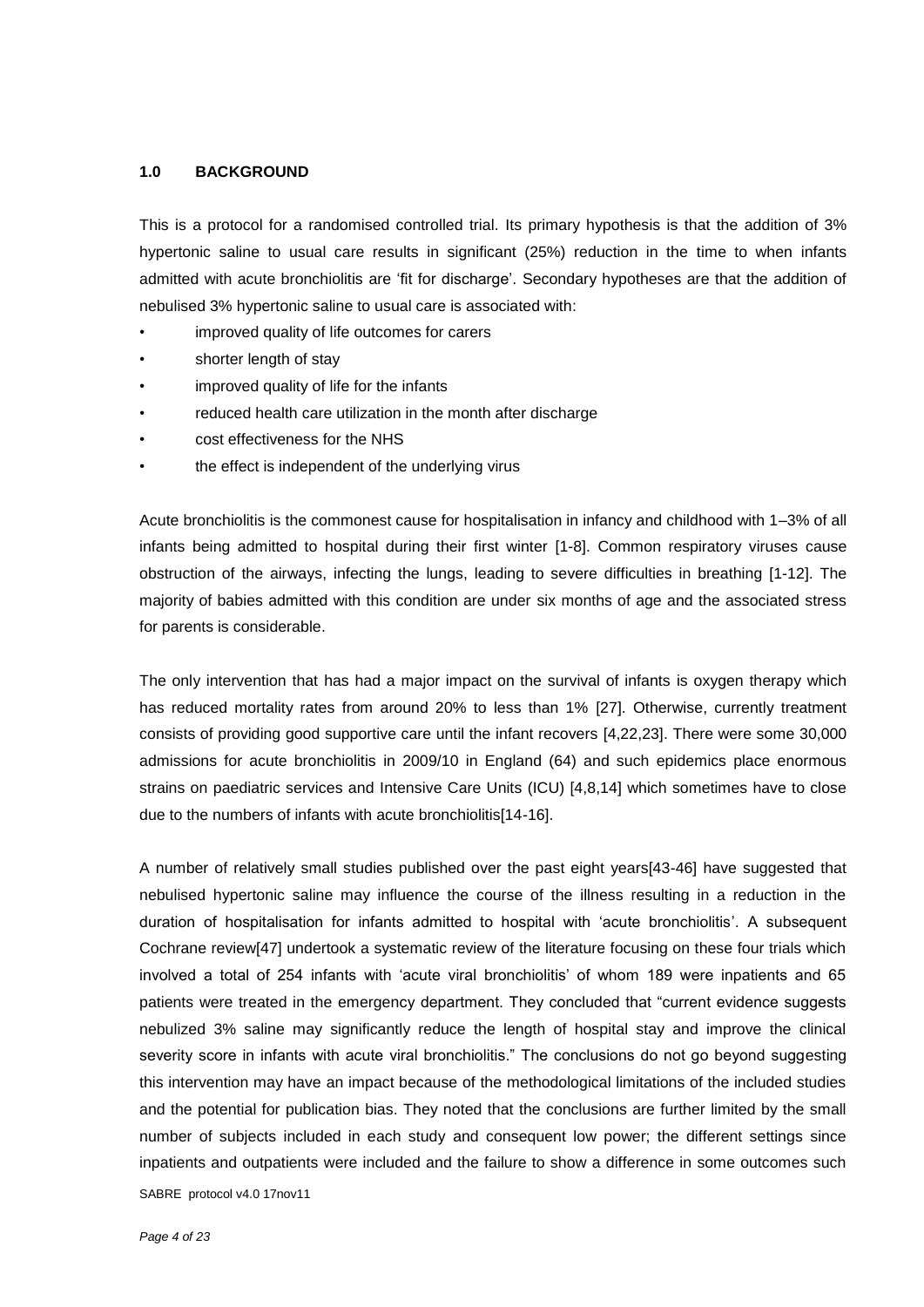as the failure to reduce hospitalization in the outpatient groups. Despite these limitations, some hospitals in the United Kingdom (UK) have already adopted this approach to treatment.

Its mode of action is believed to be through alteration in mucus rheology as a result of improved hydration and the breaking of ionic bonds within the mucus leading to improvements in mucocillary and clearance of secretions[48,49]. The observation that hypertonic saline can increase ciliary beat frequency could further enhance clearance<sup>[48]</sup>. It is also suggested that this intervention reduces mucosal wall oedema through osmotic effects. There is good evidence that bronchoconstriction does not contribute significantly to the airways obstruction in infants with acute bronchiolitis which explains why bronchodilators do not provide any benefit [33-36]. Instead the obstruction appears to be in part due to oedema within the airway wall and, probably more importantly, accumulation of inflammatory exudates in the airways. Significant impairment of mucocillary clearance due to shedding of ciliated cells compounds the problem and contributes to accumulation of secretions in the small airways. Hence an intervention leading to improvement in clearance of these secretions and reduced airways wall oedema may well be of benefit in infants with acute bronchiolitis and this is believed to be the mechanism through which the hypertonic saline is believed to act.

In contrast to these positive studies a recent Canadian study based in an Emergency Department found no benefit when nebulised 3% hypertonic saline was added to 'usual care'[50] while a second study from Turkey, again involving non-hospitalised children[51], found that 3% hypertonic saline offered no advantage over nebulised normal saline in addition to 'usual' care. In both cases the intervention was in addition to the use of bronchodilators. Understanding the differences in terminology used in North America and the UK is key to understanding why these studies might be predicted to have a negative outcome and are not directly relevant to UK practice.

In North America and a number of other countries the term' acute bronchiolitis' is generally used to describe an infant or young child with an apparent viral infection who is experiencing their first episode of wheeze[2,5,30]. In the UK, Australia and some Northern European countries the key feature of infants with acute bronchiolitis is the presence of widespread crepitations on auscultations rather than wheeze which may or may not be present[2,4,30]. In general those with wheezing illnesses labeled as acute bronchiolitis are somewhat older [mean 9-15 months][52-54] than infants admitted in the UK with acute bronchiolitis in whom the peak age for admissions is around 4 months of age[52,55-58]. The clinical phenotype of subjects included in a study has been shown to be important not just in the acute illness but in terms of subsequent morbidity with those having the 'North American phenotype' being much more likely to subsequently shown to have asthma than those with 'acute bronchiolitis' as

SABRE protocol v4.0 17nov11 These subtle but very important differences in inclusion criteria are likely to explain some previous apparently contradictory results in this area. For example some[53,54], but not all, studies assessing the possible efficacy of nebulised adrenaline in treating young children with acute bronchiolitis in North America have had a positive outcome but when trialed in the UK and Australia it was found to be

defined in the UK which is not associated with development of atopic asthma[52,59].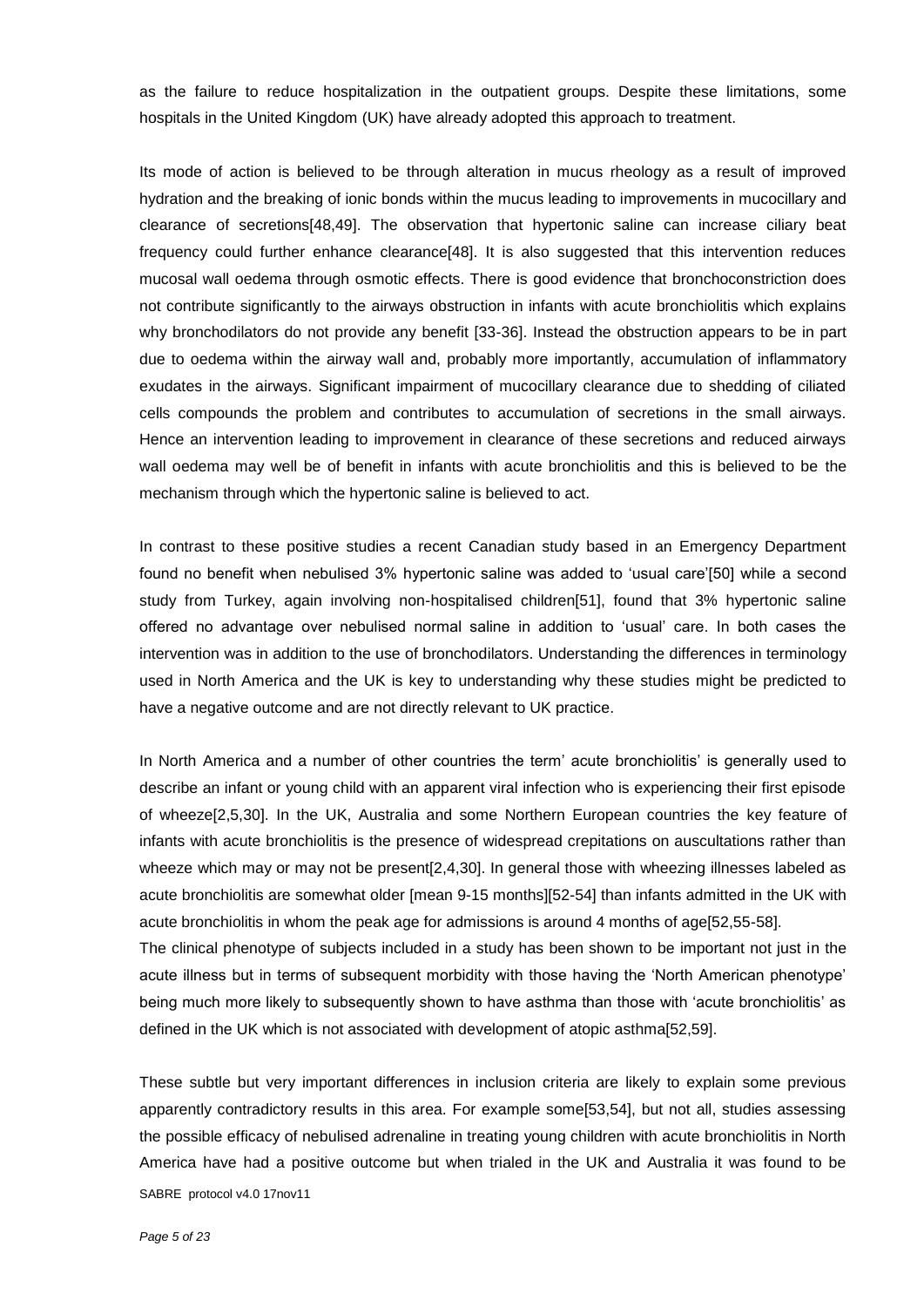ineffective with potential side effects.[55,56]. In contrast to experience with bronchodilators it is possible that hypertonic saline will be more effective in acute bronchiolitis as understood in the UK in that its putative modes of action would address the dominant mechanisms of airways obstruction in these patients while it would be expected to have little or no effect in those with wheeze in whom there was significant bronchoconstriction. The studies from Canada and Turkey included children in an outpatient setting with an inclusion criteria of wheeze. Predictably their mean age was significantly higher than the population admitted to UK units with 'acute bronchiolitis' and represent a different phenotype often referred to as wheezy bronchitis or viral associated wheezing in the UK.

The observation that the greatest benefit from the use of nebulised hypertonic saline appears to be in hospitalized infants with a similar age distribution [mean 2 – 4months] [33-35] to that seen in UK centres [44-46] would support the potential of this approach in a well defined UK population of infants admitted with acute bronchiolitis. Moreover the mean duration of stay in the control group in all three studies was 3.5 days again consistent with UK practice. The reduction in duration of inpatient stay in the three studies was 25-27%[33-35].

An inexpensive intervention that reduces hospitalization by 25% would be of considerable value to the NHS and is likely to have a significant impact on the levels of stress experienced by young parents with an acutely ill infant. Some paediatric units in the UK have already adopted this approach on the basis of the Cochrane review. However, it is possible that publication bias and poor study design has resulted in a false positive outcome and, if this were the case, there is the potential for an ineffective therapy to creep into practice. Conversely there is a significant risk that uncritical acceptance of the ambulatory studies may lead to discarding an potentially effective therapy through inclusion of a different patient population given the same clinical diagnosis.

In light of the uncertainties surrounding this potential valuable therapy it is essential to undertake an appropriately powered study in a clearly defined UK population to determine whether there is indeed reason for UK paediatric units to adopt this approach or whether it should simply be add it to the list of potential therapies known not to have a significant clinical impact. The importance of undertaking such a study has been recognized both by the Paediatric Respiratory Studies Group and by observers in countries with similar health care systems and diagnostic criteria such as Australia[60].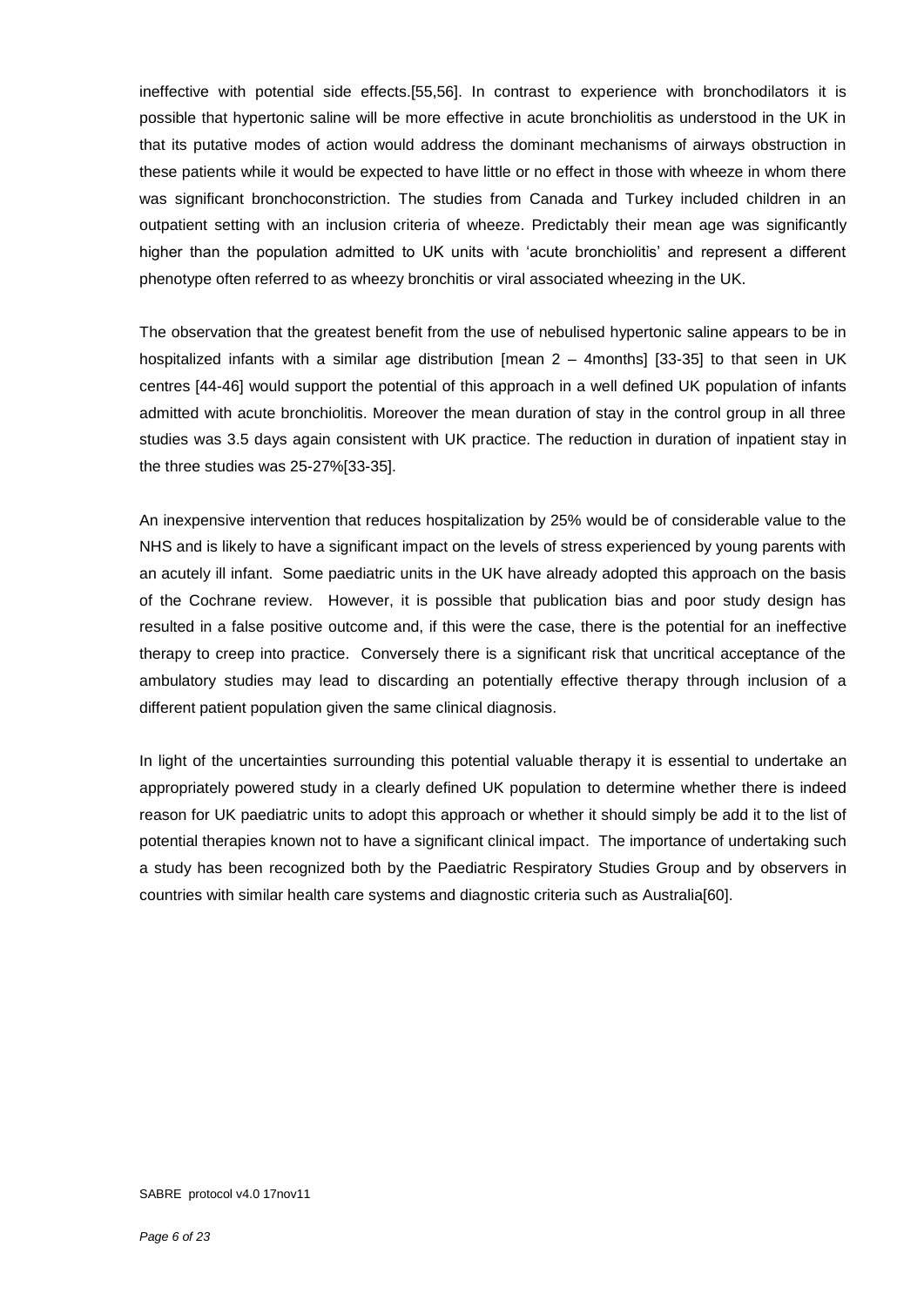#### **2.0 TRIAL OBJECTIVES AND PURPOSE**

The purpose of the trial is to evaluate the clinical and cost-effectiveness of hypertonic saline in the treatment of acute bronchiolitis. The primary objective is an analysis, which will show if the addition of 3% hypertonic saline to usual care results in significant [25%] reduction in the duration of hospitalisation of infants admitted with acute bronchiolitis. The secondary objectives are assessments of the economic impact of such an intervention on both the NHS and parents, as well as quality of life and other health related outcomes assessed 28 days after entry to the study.

#### **3.0 TRIAL DESIGN**

This is an individually randomised controlled trial comparing the addition of nebulised hypertonic saline to usual supportive care in a cohort of infants admitted with acute bronchiolitis. The expected duration of patient participation and follow-up will be 28 days in total from date of hospital admission/entry to study.

|                                                                      | Before baseline | Baseline     | Every six hours | After discharge | days after randomisation<br>$\frac{8}{2}$ |
|----------------------------------------------------------------------|-----------------|--------------|-----------------|-----------------|-------------------------------------------|
| Eligibility criteria applied by medics                               | $\checkmark$    |              |                 |                 |                                           |
| Participant information sheet offered by nurses                      | $\checkmark$    |              |                 |                 |                                           |
| Informed consent by medics or delegated nursing staff                | $\checkmark$    |              |                 |                 |                                           |
| Baseline demographic                                                 |                 | ✓            |                 |                 |                                           |
| Randomisation                                                        |                 | ✓            |                 |                 |                                           |
| Apply 'fit for discharge' criteria                                   |                 | ✓            | $\checkmark$    |                 |                                           |
| Diary - symptoms and health service utilisation                      |                 |              |                 | $\checkmark$    | ✓                                         |
| <b>ITQoL</b>                                                         |                 |              |                 |                 | ✓                                         |
| Nurse telephone call to confirm diary and health service utilisation |                 |              |                 | $\checkmark$    | ✓                                         |
| Safety assessments                                                   |                 |              | ✓               |                 | ✓                                         |
| Ongoing monitoring                                                   |                 | $\checkmark$ | $\checkmark$    | $\checkmark$    | ✓                                         |
| Retrospective identification of additional adverse events            |                 |              |                 | ✓               |                                           |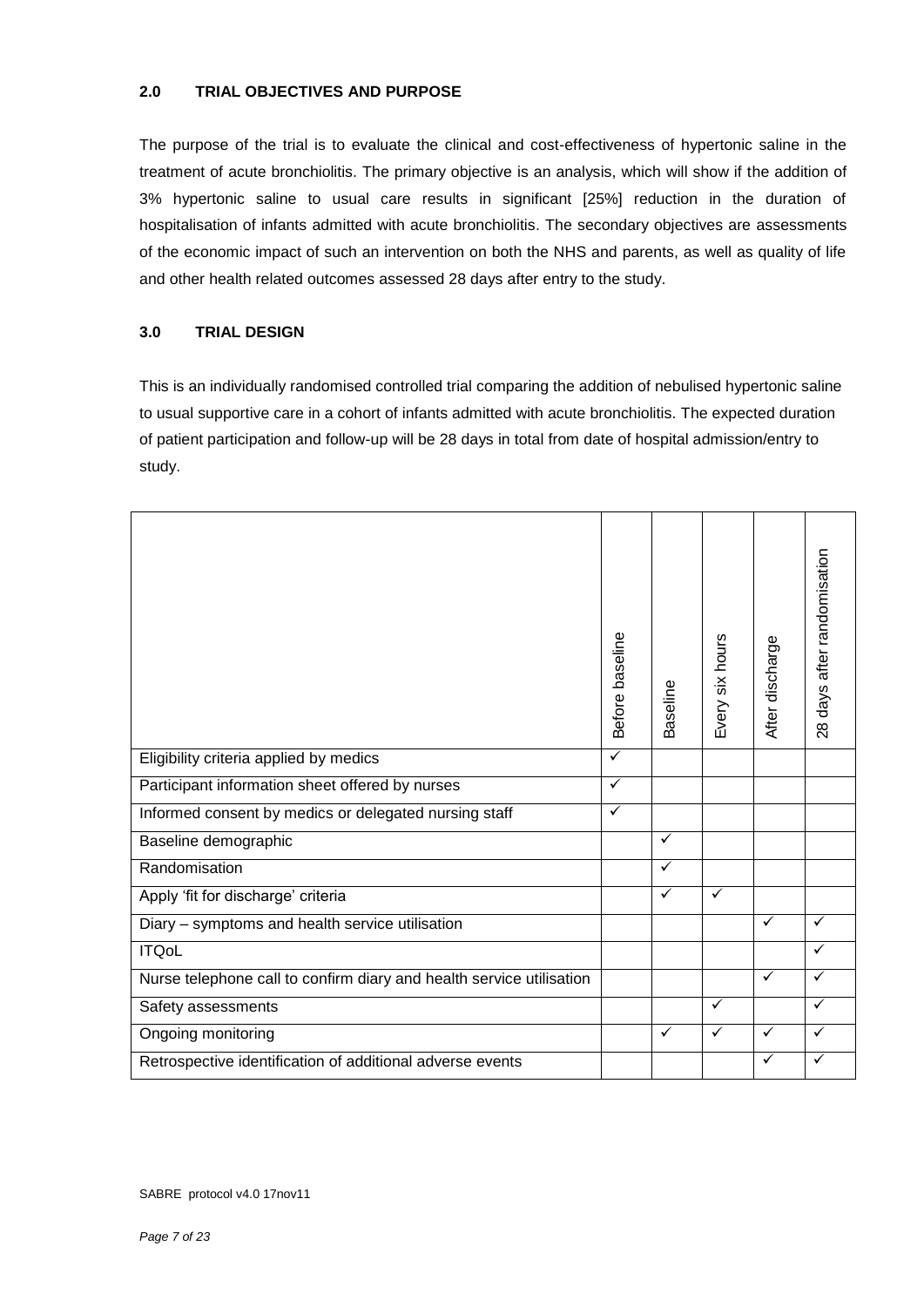

#### **Primary and Secondary Endpoints**

#### *Primary endpoint*

The primary outcome will be time to 'fit for discharge', which will be judged to be when the infant is feeding adequately [taking >75% of usual intake] and has been in air with a saturation of at least 92% for 6 hours, to reflect clinical practice.

#### *Secondary endpoints*

- Actual time to discharge
- Readmission within 28 days from randomisation
- health care utilisation, post-discharge and within 28 days from randomisation;
- duration of respiratory symptoms post discharge and within 28 days from randomisation
- Infant and parental quality of life using the Infant Toddler Quality of Life (ITQoL) questionnaire

at 28 days following randomisation.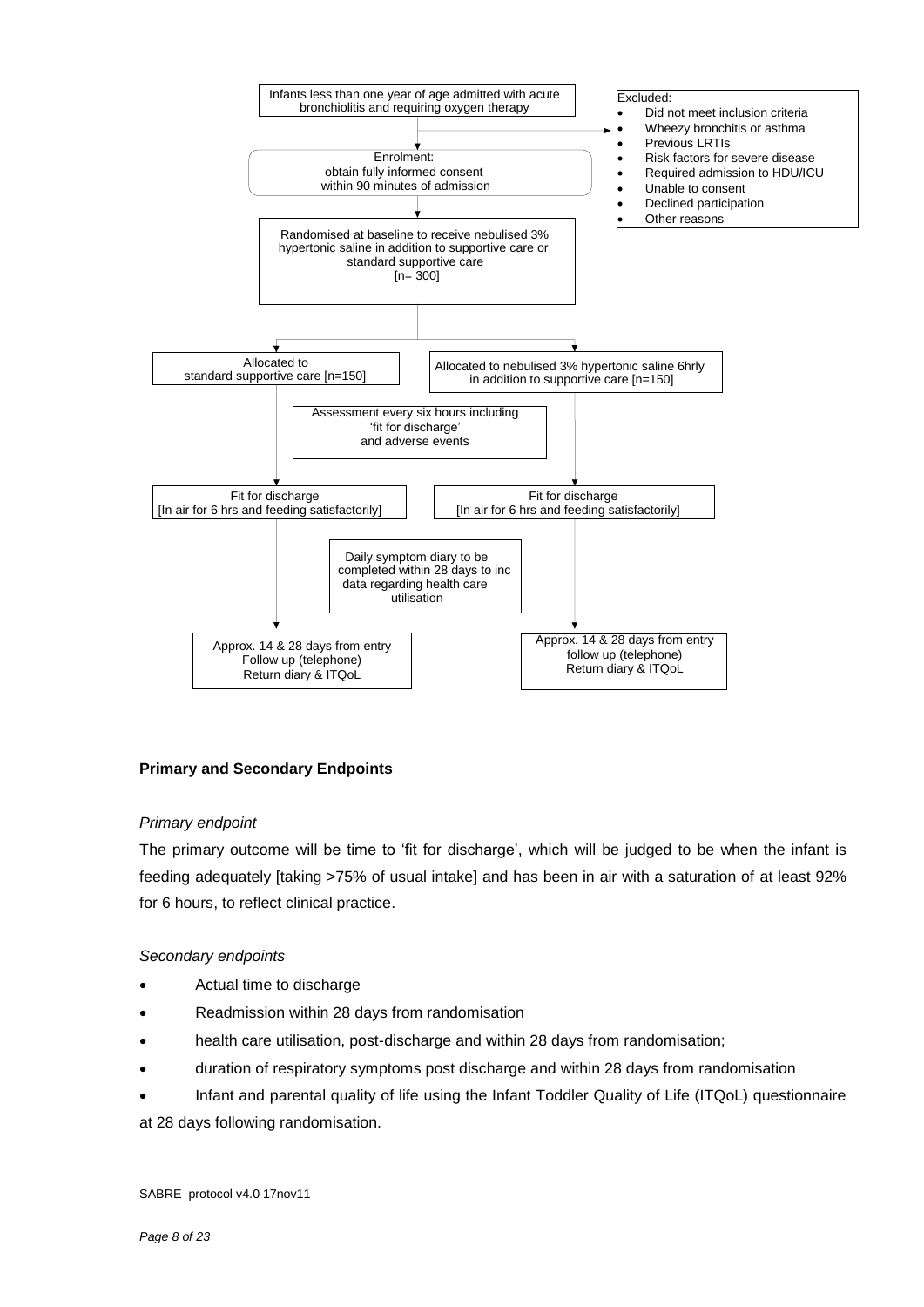#### **Trial Interventions**

3% hypertonic saline is licensed as a medical device in the UK under the brand name [MucoClear](http://www.pari.de/fileadmin/user_upload/instruction_for_use/MucoClear-3-077D0023.pdf) $^{\circledast}$  and is indicated for the mobilisation of secretions in the lower respiratory tract in patients with persistent mucus accumulation such as those with acute bronchiolitis or cystic fibrosis. It is presented as a 4 ml plastic ampoule for nebulisation and comes in packs of 20 or 60. The product contains no preservatives and has an expiry date of 3 years from manufacture. The product will be administered via the PARI Sprint. The dose to be administered is 4 mls every 6 hours, in accordance with previously published studies. It will be administered by a nurse, with infants inhaling the aerosolised saline. The saline will be discontinued once the 'fit for discharge' criteria has been met – in air for 6 hours with oxygen saturations of at least 92% and feeding satisfactorily.

For the purpose of this trial, MucoClear<sup>®</sup> 3% will be sourced by and dispensed locally from each site's Pharmacy Department. While this is not a clinical trial of a medicinal product and therefore not subject to The Medicines for Human Use (Clinical Trials) Regulations 2004, the Principal Investigator in conjunction with their local Pharmacy Department will ensure that the principles of Good Clinical Practice (GCP) are applied to ensure robust accountability of the supply and administration of 3% hypertonic saline.

#### *Other medications*

The only other permitted medications are anti-pyretics (paracetamol and/or Ibuprofen). Patients will not be allowed any drug therapy other than anti-pyretics.

#### *Discontinuation of prescribed drugs*

Infants admitted on antibiotics previously prescribed by GPs will be discontinued. This is routine clinical practice. Antibiotics are not recommended in any 'bronchiolitis' guideline, including the SIGN UK guideline, and published data has suggested their use is associated with a significant level of adverse event with no discernable benefit.

#### *Known and potential risks to human subjects*

3% hypertonic saline is by and large a non-invasive treatment. There is the potential for distress associated with applying the facemask and coughing induced by inhaling the saline though both are generally relatively uncommon, minor and transient.

The treatment does not involve radioactive substances.

The trial will start with the first patient's informed consent signed. The last patient's last protocoldefined assessment will mark the end of the trial.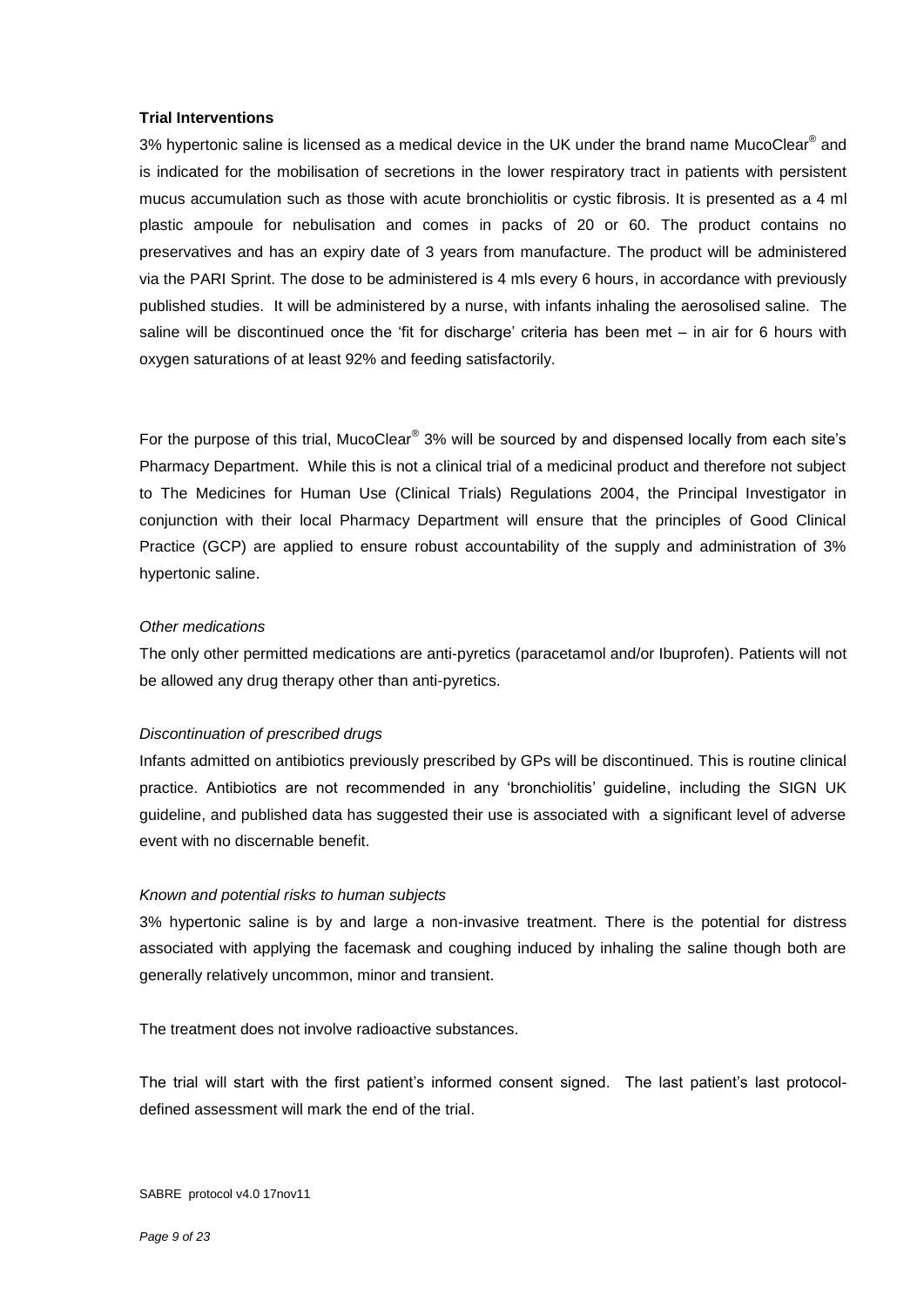#### **4.0 SELECTION AND WITHDRAWAL OF SUBJECTS**

#### **Source of subjects**

The target population will be infants less than 12 months of age admitted to hospital with a clinical diagnosis of acute bronchiolitis and requiring supplemental oxygen as part of routine supportive care. Subjects will be recruited from the paediatric wards and assessment units of the eight participating centres between October 2011 and March 2012.

#### **Inclusion criteria**

- Previously healthy infants under 1 year of age
- Admitted to hospital with a clinical diagnosis of acute bronchiolitis, following the UK definition of an infant with an apparent viral respiratory tract infection associated with airways obstruction manifest by hyperinflation, tachypnoea and subcostal recession with widespread crepitations on auscultation [4].
- Requiring supplemental oxygen therapy on admission

#### **Exclusion criteria**

- Wheezy bronchitis or asthma children with an apparent viral respiratory infection and wheeze with no or occasional crepitations
- Previous lower respiratory tract infections
- Risk factors for severe disease [gestation <32 weeks, immunodeficiency, neurological and cardiac conditions, chronic lung disease]
- Subjects where the carer's English is not fluent and translational services are not available
- Requiring admission to high dependency or intensive care units at the time of recruitment

#### **Withdrawal of subjects**

- In the event that a parent/guardian requests withdrawal from the trial, any data collected prior to withdrawal will be retained, as stated in the Participant Information Sheet.
- A patient whose treatment is withdrawn or changed will remain in the trial follow up as per intention to treat principle.
- Patients admitted to the ICU will be withdrawn from the trial treatment but, unless parents/guardians expressly request withdrawal from the trial, we will continue to follow-up patients for outcome data.
- If a patient develops a co-morbidity the end point will remain 'fit for discharge' according to respiratory criteria (i.e. the patient may remain in hospital because of co-morbidity e.g. meningitis).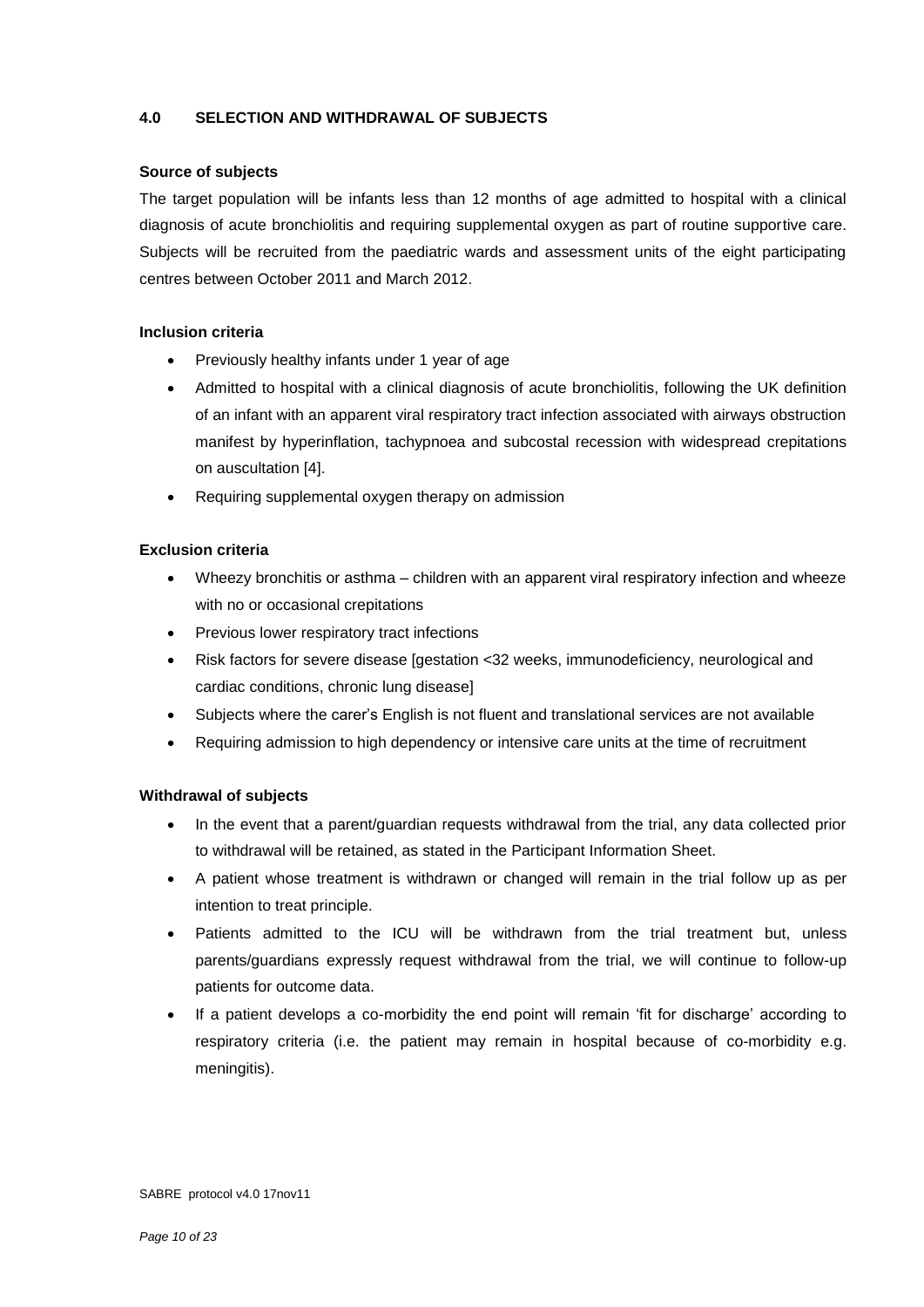#### **5.0 SUBJECT RECRUITMENT**

In line with previous experience in undertaking studies in this patient population, recruitment will be undertaken by GCP trained middle grade paediatricians or GCP trained paediatric nursing staff responsible for acute admissions. They will approach parents/guardians at the point of first contact, as soon as the infant has been identified as eligible for the study. Written information will then be provided to parents/guardians willing to consider their infant taking part in the study. If agreed, written informed consent will be obtained from the parents/guardians by middle grade paediatricians or delegated paediatric nursing staff, if appropriate. It is our experience that recruitment to such studies in which infants are being admitted every single day is far less problematic than recruitment to studies involving acutely ill patients with conditions that present less frequently.

Due to the acute nature of the condition it will not be possible to follow a usual timeframe between receiving information and giving written informed consent of at least 24 hours. However, every opportunity will be taken to ensure that parent/guardians fully understand the implications of taking part in our study. They will be invited to ask questions and reflect prior to signing the informed consent document. If interpreters are required primarily for a child's clinical care and it is feasible, these resources will be utilised for the trial. No payment will be offered to participants.

#### **Randomisation**

The recruiter will enter the participant's details onto an online system, confirm written consent has been received and enter the participant irrevocably into the trial. Participants will then be randomly allocated via the online system to receive either: a) hypertonic saline with usual care (n=150), or b) usual care (n=150).

The randomisation schedule will be generated prior to the study by the CTRU Randomisation Service. The allocation schedule will be concealed through the use of a centralised web-based randomisation service, which also allows unblinding in the case of emergency. The randomisation sequence is computer-generated and will not be revealed to any person involved in patient recruitment. The data analysts will be blind to treatment allocation until after the statistical analysis plan is finalised, the database locked and the data review completed. All unblinding (emergency and end of trial) will be automatically logged by the CTRU randomisation system, which will include the date, time and user responsible.

#### **Blinding and other measures taken to avoid bias**

SABRE protocol v4.0 17nov11 The study is unblinded and will compare the addition of the intervention to usual care without placebo. The use of placebo in this setting is problematic in that this would involve an intervention that may have a significant effect on the outcome for subjects in the 'placebo' arm. The extra handling involved in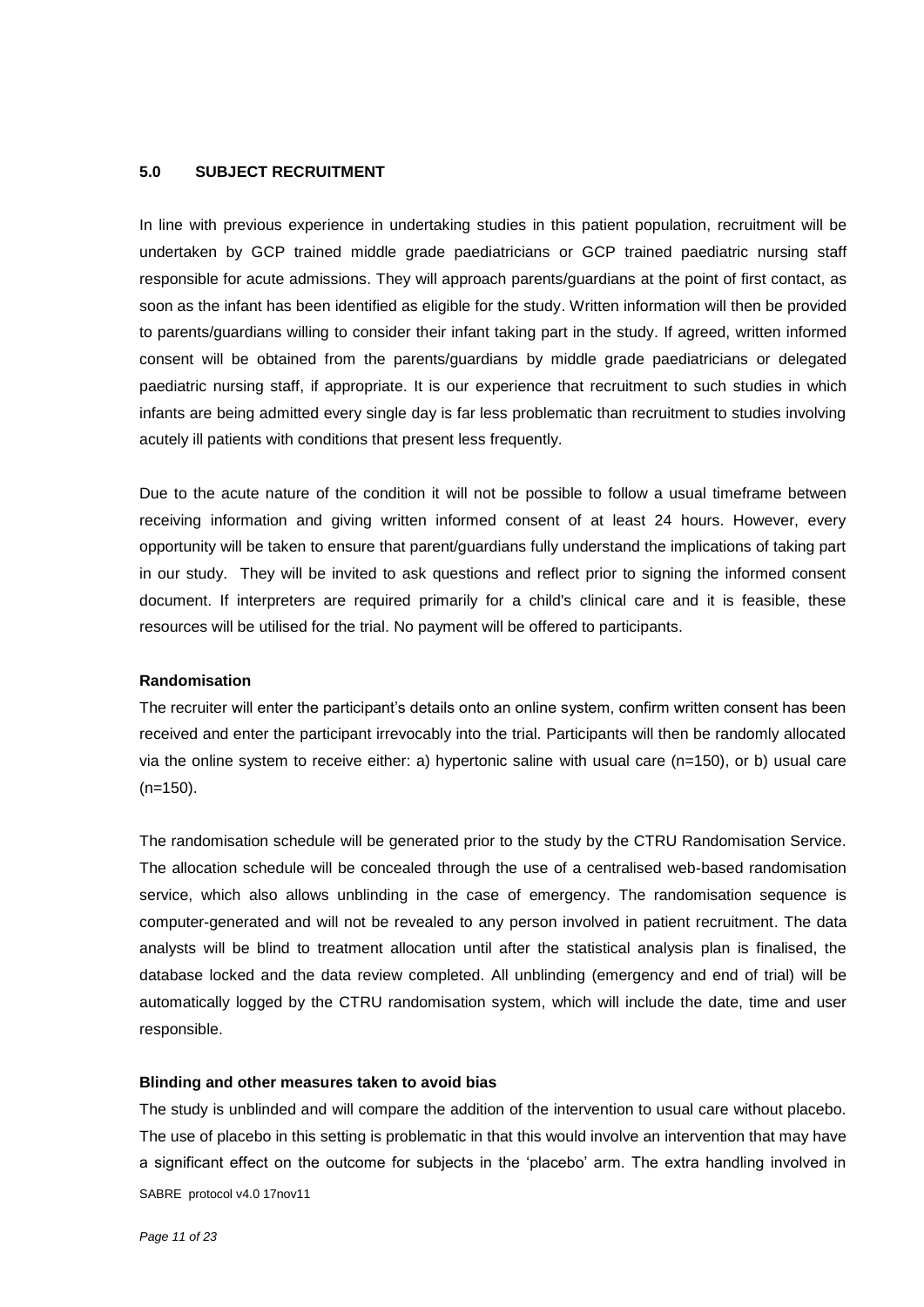nebulised therapy may have a deleterious effect as has been shown to be associated with the increased handling associated with physiotherapy[40]. Similarly the 'placebo' agent may cause harm as has been suggested in previous studies using nebulised distilled water or may have an unexpected positive impact for an agent such as a normal saline[50].

#### **Data collection**

The source of data will be:

- patient notes and hospital computer systems (for 'fit for discharge'; actual time to discharge; and readmission)
- diaries assessing symptoms and health service utilisation. These will be given or posted to parents/guardians at discharge from the hospital and completed during 28 days postrandomisation
- postal questionnaire, the Infant Toddler Quality of Life Questionnaire (ITQoL), completed at 28 days post-randomisation

The ITQoL is a standardised quality of life questionnaire that has been validated for use in infants aged two months to five years [65]. The questionnaire is completed by a parent or guardian. It covers 13 domains, including three relating to parental health related quality of life and it has been used successfully in a respiratory illness sample similar to this study, with a response rate of 79.7%.

Assessment of fitness for discharge will be at baseline, then 6 hourly until "fit for discharge" criteria have been met. Research nurses will record baseline demographic data, co-interventions, and outcome data on the Case Report Form (CRF). Research nurses will also collect basic anonymised details (e.g. age, reason for admission) on all eligible patients to allow completion of a CONSORT flow chart. To assess worsening of condition since discharge and maximise completeness of data, research nurses will telephone parents/guardians approximately 14 days post-randomisation. Non-responders after the 28 days will be contacted by the research nurse and sent a further ITQoL questionnaire if appropriate. The parents/guardians and infant's involvement in the trial will then end.

#### **6.0 DATA HANDLING AND RECORD KEEPING**

Data input will be the responsibility of research nurses. Data quality is the responsibility of the Sheffield CTRU Trial Manager and the CTRU Data Management Team. The detailed data management and data quality issues will be set out in a data management and monitoring protocol.

SABRE protocol v4.0 17nov11 Data will be collected and retained in accordance with the Data Protection Act 1998. Anonymised trial data will be entered into a validated database system designed to a specification agreed between Sheffield CTRU and the Chief Investigator. The system will be accessible remotely via a web browser, with the data stored securely on a central server. Access will be controlled by the use of assigned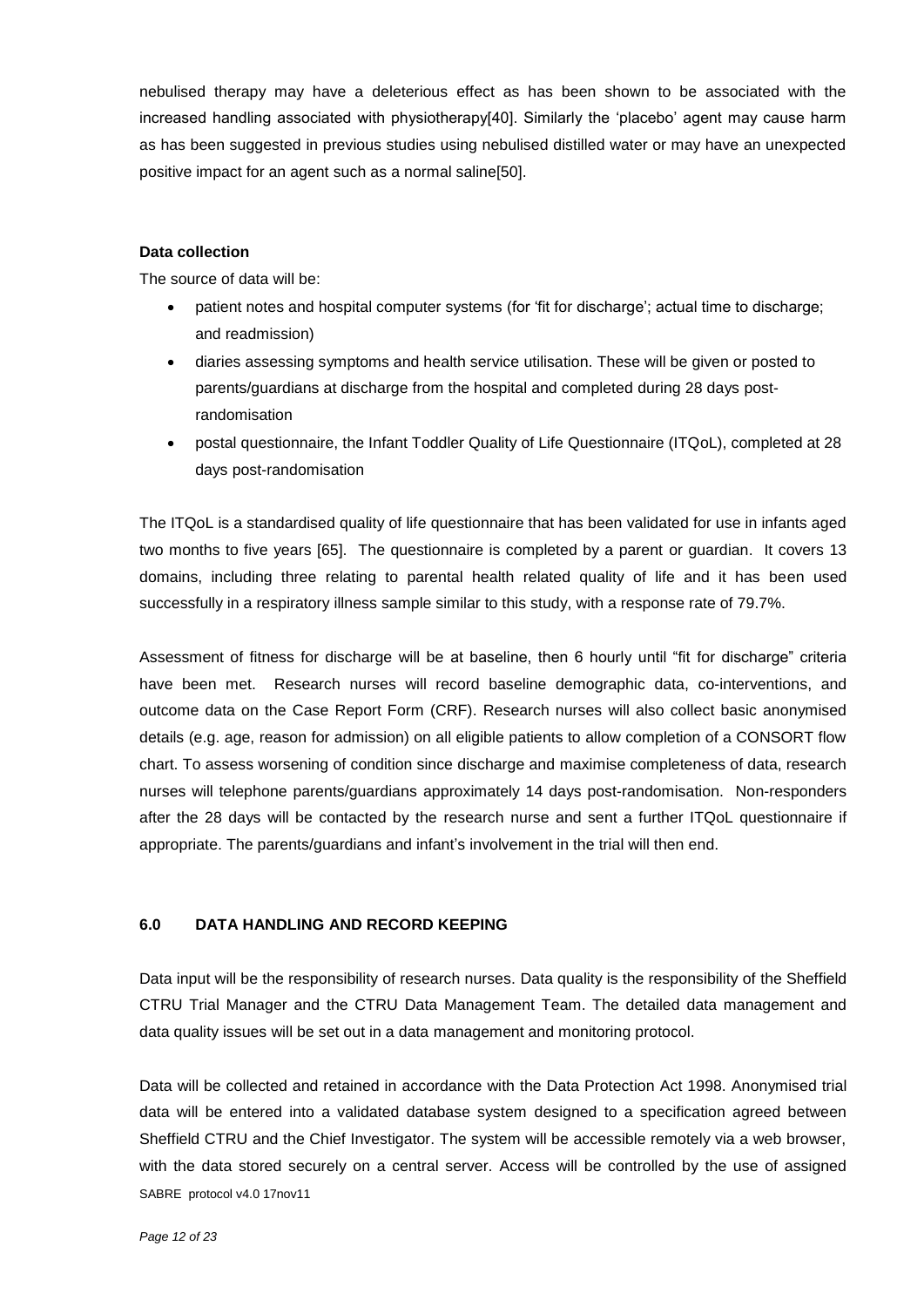logins and encrypted passwords. The system will have a full electronic audit trail and will be regularly backed up. Quality control procedures will be applied to validate the trial data. Error reports will be generated where data clarification is required. Output for analysis will be generated in a format and at intervals to be agreed between Sheffield CTRU and the Chief Investigator. Trial documents (paper and electronic) will be retained in a secure location during and after the trial has finished.

All source documents will be retained for a period of at least 5 years following the end of the trial. Where trial related information is documented in the medical records those records will be retained for at least 5 years after the last patient last visit. Each site is responsible for ensuring records are archived and the information supplied to the Chief Investigator.

#### **7.0 ACCESS TO SOURCE DATA**

The sponsor will permit monitoring and audits by the relevant authorities, including the Research Ethics Committee. The investigator will also allow monitoring and audits by these bodies and the sponsor, and they will provide direct access to source data and documents.

#### **8.0 STATISTICAL ANALYSIS**

#### **General considerations**

A full statistical analysis plan will be developed prior to database lock. It is not anticipated that any interim analyses will be performed for efficacy.

#### **Outline of statistical analysis**

The main aim of the statistical analysis will be to establish whether there is any benefit of hypertonic saline solution in the treatment of acute bronchiolitis in infants. The primary outcome for this trial is the time to 'fit to discharge'. This will be measured at 6 hourly intervals, with the first evaluation at time of randomisation. Secondary outcomes include:

- Actual time until discharge, measured from time of randomisation
- Quality of life of both carer and child, measured at 28 days from randomisation using the ITQol. It contains 13 dimensions covering both child and parent QoL, each of which is scored from 0 (worst health) to 100 (best health).
- Readmissions, measured as: the percentage of children readmitted at least once within 28 days from randomisation; total amount of time spent in hospital in 28 days post randomisation including both the original episode and readmission time. These will be tabulated by study group and further classified according to whether the readmission was related to the original bronchiolitis or a new presenting complaint.
- Duration of respiratory symptoms post discharge and within 28 days from randomisation.

SABRE protocol v4.0 17nov11 The primary outcome variable is time to 'fit for discharge'. This can be regarded as a survival time and methods appropriate to survival data will be used to analyse these data as these can take account of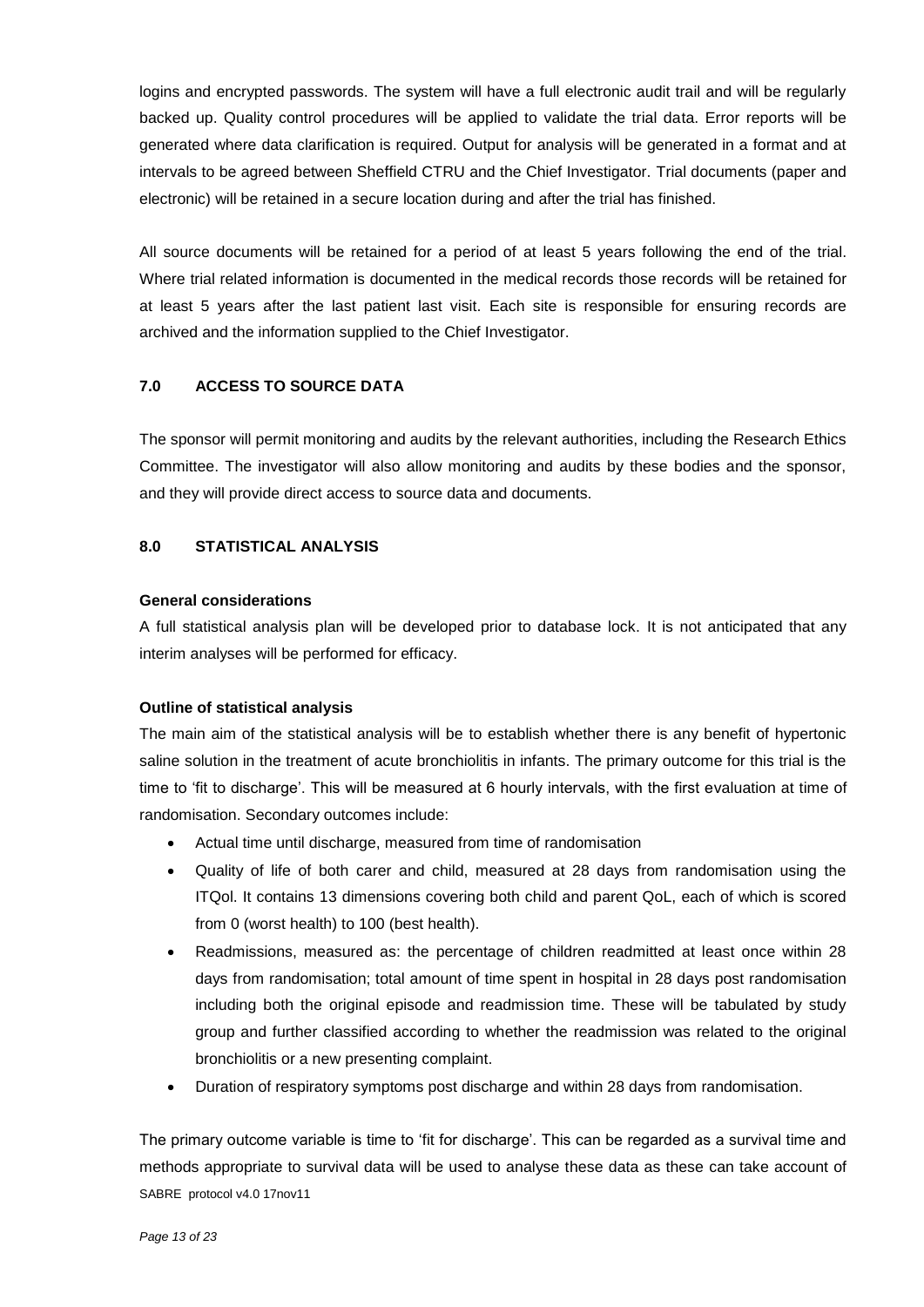censoring. Initially Kaplan-Meier survival curves will be computed and formally compared using the logrank test. In addition, depending upon the need to adjust for covariates, a cox-proportional hazards regression model will be used. The proportionality of the hazards will be assessed using timedependent covariates and scaled Schoenfeld residuals (66).

The analysis of actual time to discharge will be similar to the primary outcome measure time to 'fit to discharge'. For other secondary outcomes the statistical method appropriate to the data type will be used. For example, readmission rate will be treated as a binary outcome; although it is possible that children could be readmitted multiple times due to their single episode of bronchiolitis, it is much more likely that they will be readmitted just once. Thus the percentage of children readmitted at least once will be calculated by study group and compared, initially with a Fisher's exact test, and if there is a need to adjust for covariates, using a logistic regression model. Each of the 13 dimensions of the ITQoL will be tabulated and examined for differences between treatment groups, initially using a t-test. Where the assumptions underlying the t-test do not hold, a Mann-Whitney U test will be used. Where there is a need to adjust for covariates the relationship between the groups for each dimension of the ITQoL scale will also be compared using a linear regression model.

The primary analysis of efficacy will be by intention to treat, that is, it will be performed according to the groups that patients were allocated to, irrespective of whether they remained in these groups. As a sensitivity analysis a per protocol analysis will be performed for the main outcomes. Where individuals are lost to follow-up or data are missing, the reason for missing data will be investigated and where appropriate sensitivity analyses will be conducted to evaluate the impact of the missing data.

In addition to the intention to treat and per protocol analyses detailed above, the dataset will be examined for safety issues. Whilst no formal statistical analysis is planned the adverse event rates will be examined according to the last treatment received. This will include examining differences by seriousness (non-serious/serious) and whether they are considered to be related to treatment (unrelated/potentially related/related).

It is of interest to investigate outcomes between those infants with human respiratory syncytial virus (RSV) infection and those with acute bronchiolitis due to one of the many other respiratory viruses that can cause the same clinical phenotype (non-RSV). There is currently no evidence about whether the response to treatment would differ between these two patient groups and if so what the likely magnitude might be. Thus, results will also be reported separately for the RVS and non-RSV groups in order to provide information for a power calculation for a future study, investigating the relative efficacy of nebulised hypertonic saline for RSV compared to non-RSV patients.

#### **Sample size calculation**

SABRE protocol v4.0 17nov11 Based on a current time to discharge criteria of around 3 days, we feel that a 25% reduction would be the minimum clinically significant effect and this is the magnitude of the effect observed in previous studies[24]. Using Hospital Episode Statistics (HES) data relating to the median and mean length of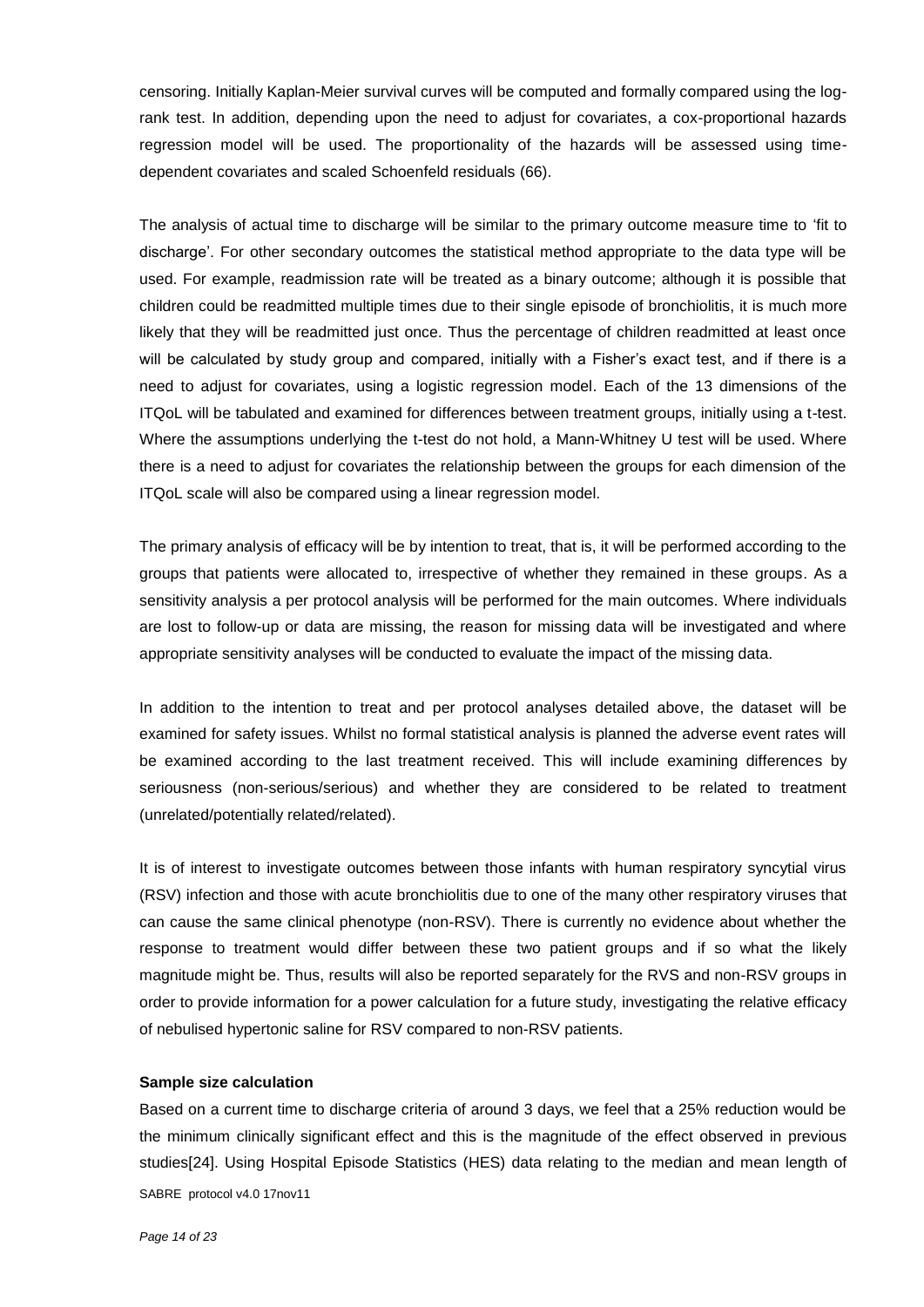stay (LOS), and assuming a log-normal distribution, the standard deviation (SD) is estimated at 32 hours. Whilst a similar, or smaller, SD is expected for our primary outcome measure, a slightly inflated SD of 46 hours is used due to uncertainties over its derivation here. In order to have a 90% power to detect a 25% difference in time to meeting discharge criteria, the study will need 139 patients per group at a two-sided alpha level of 5%. The dropout rate is thought to be negligible for the analysis of the primary outcome measure and therefore a conservative estimate of sample size is 150 patients per group. It is anticipated that up to eight centres will recruit patients into the study. Assuming that all eight recruit a similar number of patients, each site would be expected to recruit approximately 38 patients.

#### **9.0 ECONOMIC EVALUATION**

A cost-utility analysis (CUA) will be undertaken from the NHS perspective with a time frame of 28 days post-randomisation. Given the difficulties of measuring utilities in the very young, we will supplement the CUA with a cost-consequences analysis which presents the secondary clinical outcome measures alongside costs to allow a more qualitative assessment of cost-effectiveness.

Resource use information will be collected covering length of stay by type of ward, readmissions and other primary care (e.g. general practitioner or emergency department visits). These will be costed using the most recent versions of NHS Reference Costs and the Unit Costs of Health and Social Care publication produced by the Personal Social Services Care Unit (PSSRU). Quality adjusted life years (QALYs) will be based on population norms with decrements proportional to the time spent in hospital over the follow-up period. The utility decrement for a day in hospital will be derived from a recently published valuation study relating to hospitalisation in paediatric populations [67].

Costs and QALYs will be described using non-parametric permutation tests that allow robust comparisons of the means in the presence of non-normal data. Paired cost and QALY data will then be bootstrapped and plotted on the cost-effectiveness plane. The focus of the economic analysis will be the resultant cost-effectiveness acceptability curve and the probability that the intervention will be cost-effective at £20,000 per QALY. Sensitivity analysis will examine the degree to which different hospital costs impact on the results in order to assess the generalisability of the results. One-way sensitivity analysis will also be undertaken using other utility estimates from a literature review that will be undertaken in the final six months of the study.

#### **10.0 SAFETY ASSESSMENTS**

Clinical staff will undertake ongoing monitoring as per usual clinical care. The Research Nurse will undertake retrospective safety assessments.

SABRE protocol v4.0 17nov11 Serious Adverse Events (SAEs) will be reported in accordance with the SABRE trial SAE reporting protocol and the sponsor's Standard Operating Procedure for Recording, Managing and Recording Adverse Events. All SAEs will be reported immediately to the sponsor on learning of their occurrence.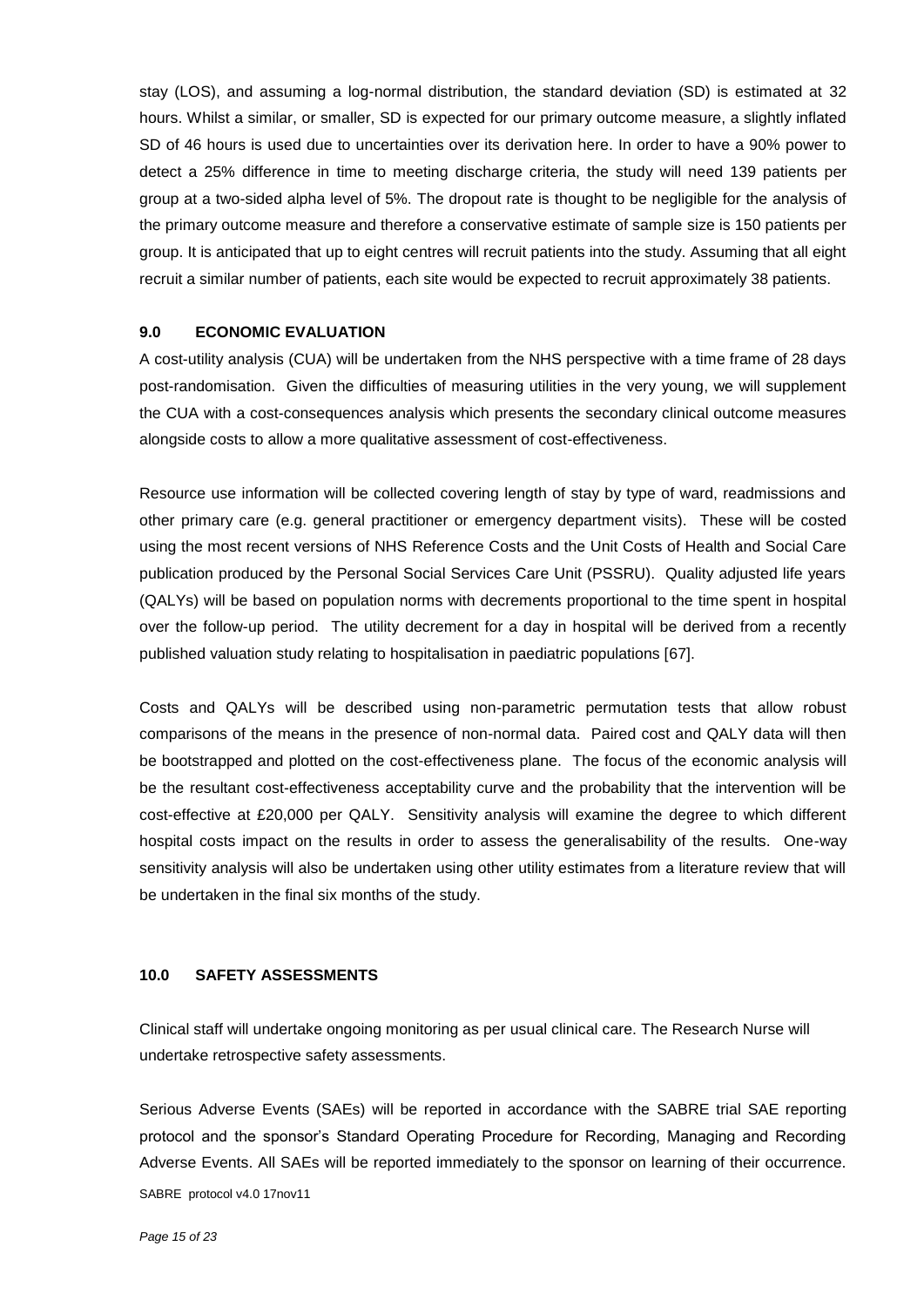Site trial staff and delegated NHS staff are responsible for recording all adverse events that are reported by the participant and making them known to the PI.

Admission per se of a study participant to the HDU and/or ICU as a result of normal clinical diagnosis of acute bronchiolitis will be reported as an expected event not as an SAE.

#### **Monitoring**

The trial will be monitored and audited in accordance with the monitoring Standard Operating Procedures of the CRF and the CTRU. All trial related documents will be made available on request for monitoring and audits by the sponsor and the relevant Research Ethics Committee. The detailed data management and data quality issues will be set out by the trial manager and CTRU database manager in a data management and monitoring protocol in line with SOP DM009 Data Management & Monitoring Protocol.

Three committees will be established to govern the conduct of the trial:

- Trial Steering Committee (TSC)
- Data Monitoring and Ethics Committee (DMEC)
- Trial Management Group (TMG)

A Trial Steering Committee will be established which will include an independent chair, Professor Jonathan Grigg, who is a clinician with research and clinical experience in the field of respiratory illness in early childhood. Prof. Grigg has undertaken intervention studies in pre-school children with acute wheeze [there are no other UK centres that have undertaken interventional studies in patients with acute bronchiolitis other than those included in this proposal].

The TSC's responsibilities will include supervising the progress of the trial and ensuring adherence to protocol. The TSC can prematurely close the trial. It will act in accordance with CTRU SOP GOV002 Trial Steering Committee.

An independent Data Monitoring and Ethics Committee will consist of an independent statistician, and two independent experts. Its responsibilities will include reviewing the trial data at regular intervals and implementing stopping rules in accordance with MRC guidance. The DMEC can recommend premature closure of the trial to the TSC. It will act in accordance with CTRU SOP GOV003 Data Monitoring and Ethics Committee.

The Trial Management Group will include the Chief Investigator, Co-applicants, Principal Investigators, CTRU Assistant Director, Trial Manager, Research Nurses, Statistician, Health Economist and a service representative . It will oversee the implementation of the trial and act in accordance with CTRU SOP GOV001 Trial Management Group.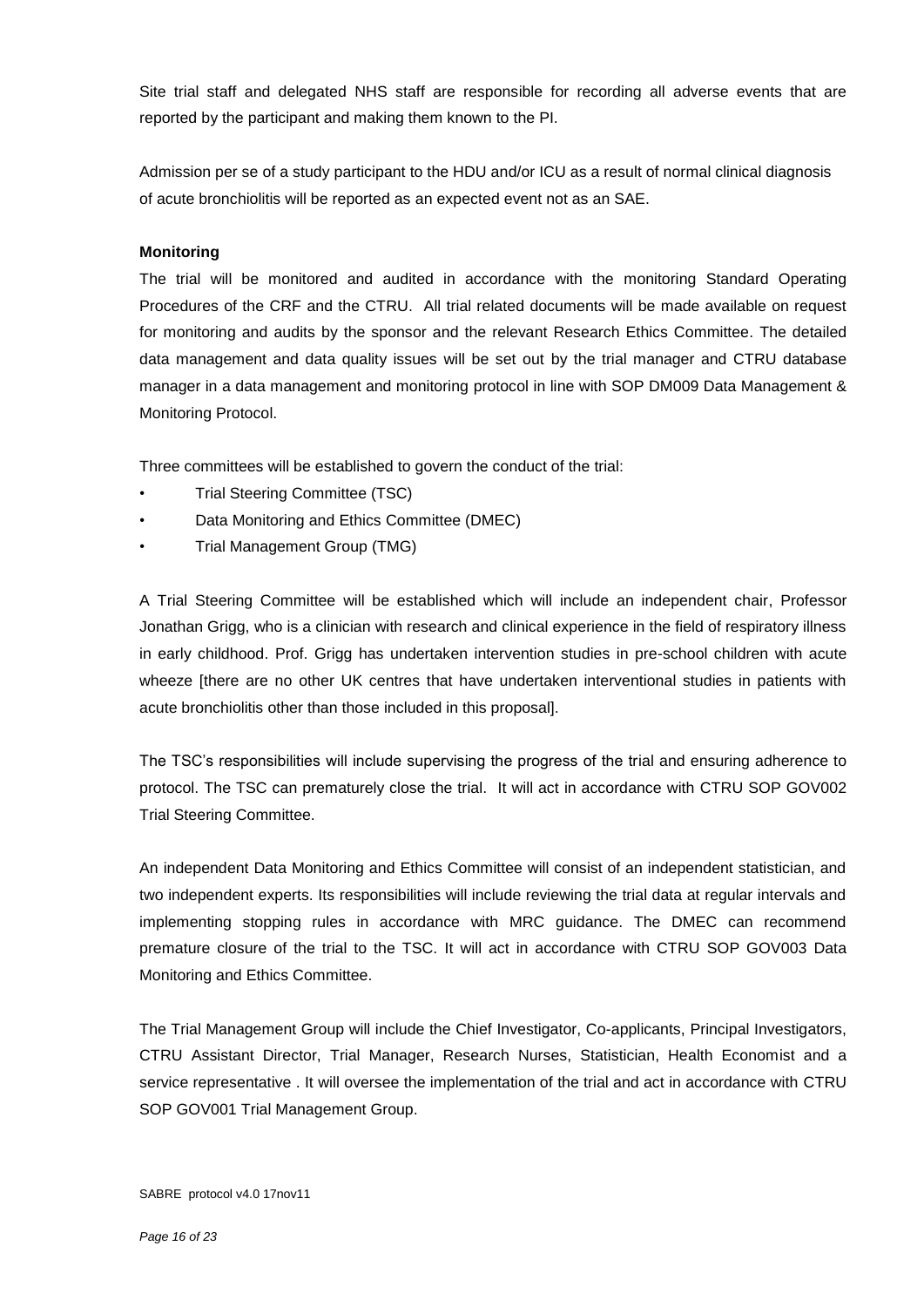#### **11.0 ETHICAL CONSIDERATIONS**

The principal ethical consideration is that the subject group are unable to provide their own consent but this is an issue for all paediatric studies involving infants and young children. For this study there are no known risks associated with the intervention and the participating units are very familiar with the ethical challenges in this population.

None of the previous studies using this intervention have noted any significant adverse events attributable to the hypertonic saline, although nebulisation can be associated with crying and the saline may cause coughing.

There may be a small chance that participants are involved in other research studies and this question will be asked during the informed consent process. Should the investigating team feel it would be inappropriate to include them in the study they will be excluded on this basis.

#### *Ethics and R&D approval*

The trial will be conducted subject to a Research Ethics Committee favourable opinion, including any provisions for Site Specific Assessment, and local Research and Development approval.

It will be conducted in accordance with ICH Harmonised Tripartite Guidelines for Good Clinical Practice.

#### **12.0 FINANCE AND INDEMNITY**

Research funding has been obtained from the NIHR Health Technology Assessment programme to support individual research sites as well as trial management. Applications will be sought for local service support and commissioning costs.

This is an NHS sponsored study. For NHS sponsored research HSG (96) 48 reference no. 2 refers. If there is negligent harm during the clinical trial when the NHS body owes a duty of care to the person harmed, NHS Indemnity will cover NHS staff, medical academic staff with honorary contracts and those conducting the trial. NHS Indemnity does not offer no-fault compensation and is unable to agree in advance to pay compensation for non-negligent harm. Ex-gratia payments may be considered in the case of a claim.

#### **13.0 REPORTING AND DISSEMINATION**

The results of the trial will be disseminated in peer reviewed scientific journals, clinical and academic conferences and on the study website. No report, either verbal or written may be made without the approval of both the TMG and TSC.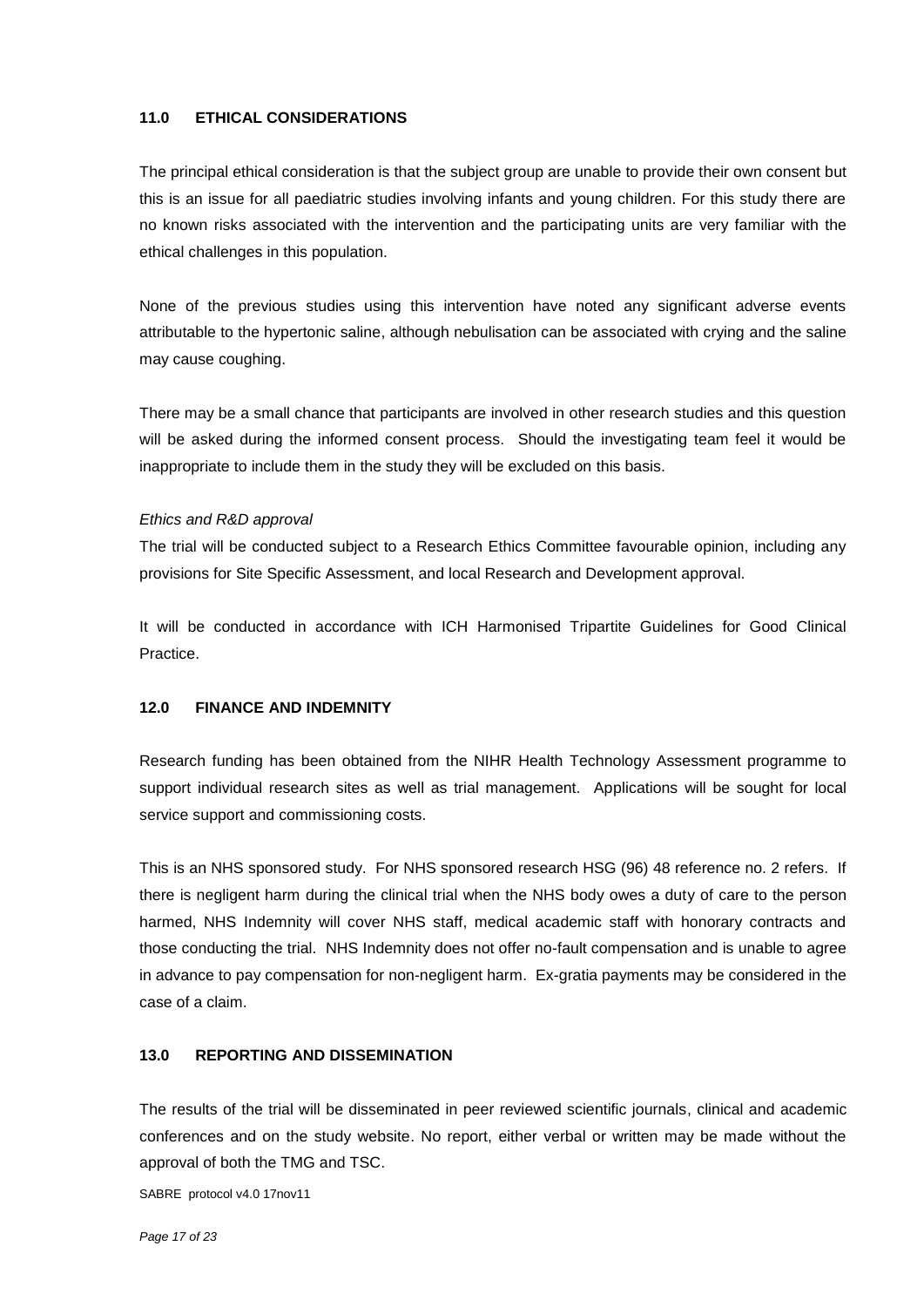#### **14.0 REFERENCES**

1. Elliott SP, Ray CG. Viral infections of the lower respiratory tract. In Taussig L, Landau L, editors. Pediatric Respiratory Medicine, 2nd edition. MosbyElsevier Philadelphiam, MosbyElsevier; 2009, pp481-90

2. Everard ML. Respiratory syncytial virus bronchiolitis and pneumonia. In Textbook of Paediatric Respiratory Medicine eds Taussig L, Landau L. 1998 Mosby St.Louis *2nd Edition 2009* 

3. Smyth RL, Openshaw PJ. Bronchiolitis. Lancet. 2006 22; 368: 312-22

4. SIGN. Bronchiolitis in children guideline. http://www.sign.ac.uk/pdf/sign91.pdf

5. American Academy of Pediatrics Subcommittee on Diagnosis and Management of Bronchiolitis. Diagnosis and management of bronchiolitis. Pediatrics 2006; 118: 1774-93

6. Deshpande SA, Northern V. The clinical and health economic burden of respiratory syncytial virus disease among children under 2 years of age in a defined geographical area. Arch Dis Child. 2003; 88: 1065-9

7. Martin AJ, Gardner PS, McQuillin J.Lancet. Epidemiology of respiratory viral infection among paediatric inpatients over a six-year period in north-east England. 1978; 2: 1035-8

8. Hall CB, Weinberg GA, Iwane MK, Blumkin AK, Edwards KM, Staat MA, et al. The Burden of Respiratory Syncytial Virus Infection in Young Children. N Engl J Med 2009;360:588-598

9. Centers for Disease Control and Prevention (CDC). Respiratory syncytial virus activity - United States, July 2008-December 2009. MMWR Morb MortalWkly Rep. 2010; 9: 30-3

10. Fleming DM, Elliot AJ, Cross KW. Morbidity profiles of patients consulting during influenza and respiratory syncytial virus active periods. Epidemiol Infect. 2007; 135: 1099-108

11. Elliot AJ, Fleming DM . Influenza and respiratory syncytial virus in the elderly.Exp Rev Vac 2008; 7: 249-58

12. Falsey AR, Hennessey PA, Formica MA, Cox C, Walsh EE. Respiratory syncytial virus infection in elderly and high-risk adults. N Engl J Med. 2005;352:1749-5

SABRE protocol v4.0 17nov11 13. Goddard NL, Cooke MC, Gupta RK, Nguyen-Van-Tam JS. Timing of monoclonal antibody for seasonal RSV prophylaxis in the United Kingdom. Epidemiol Infect. 2007 Jan;135(1):159-62.

*Page 18 of 23*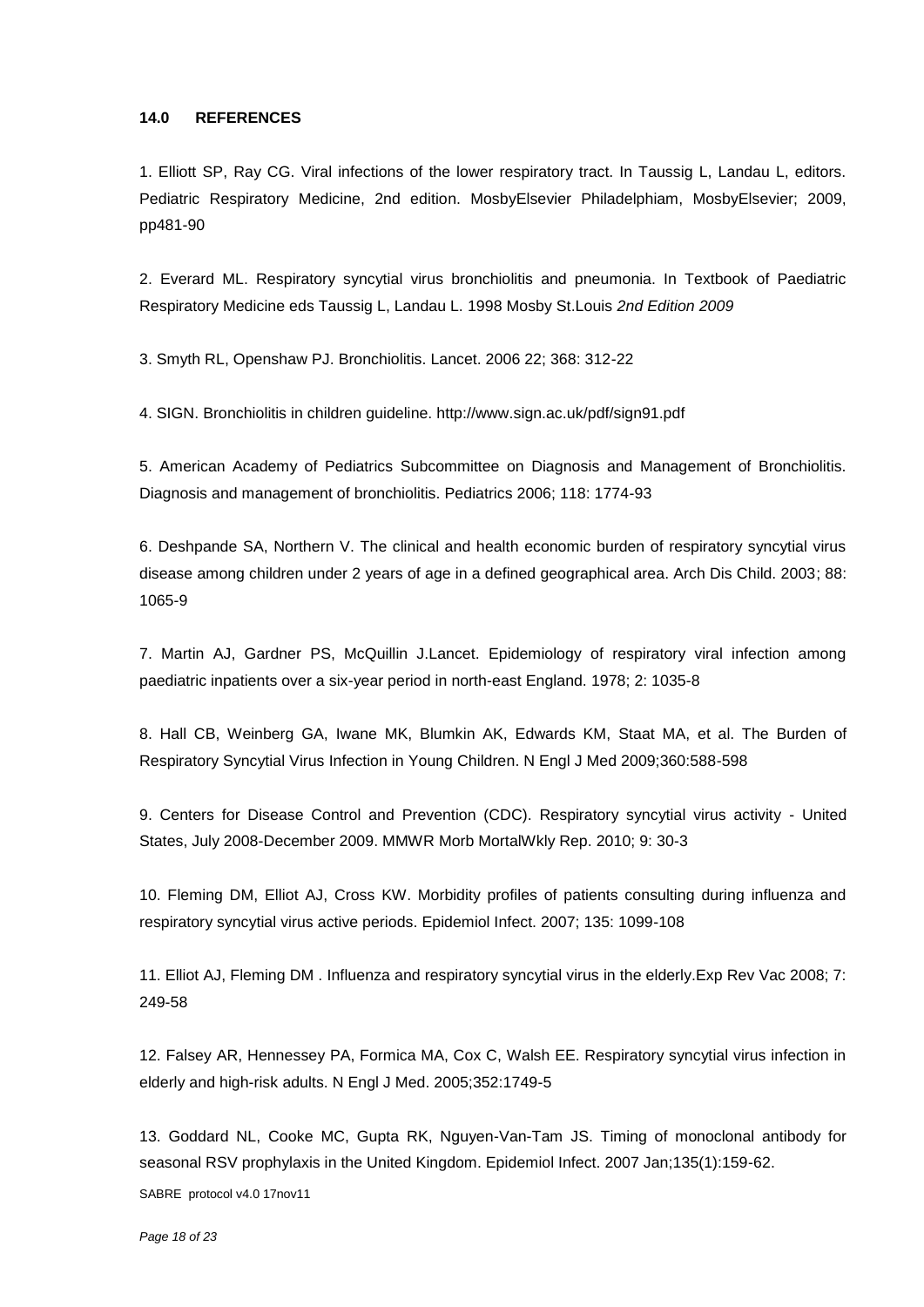14. Pelletier AJ, Mansbach JM, Camargo CA, Jr. Direct Medical Costs of Bronchiolitis Hospitalizations in the United States. Pediatr 2006;118: 2418-2423

15. Buckingham S C, Quasney M W, Bush A J. *et al* Respiratory syncytial virus infections in the pediatric intensive care unit: clinical characteristics and risk factors for adverse outcomes. *Pediatr Crit Care Med* 2001; 2318–323

16. Thorburn K, Kerr S, Taylor N. *et al* Respiratory syncytial virus outbreak in a paediatric intensive care unit. J Hosp Infect 2004; 5:7194–201

17. Manoha C, Espinosa S, Aho SL, Huet F, Pothier P. Epidemiological and clinical features of hMPV, RSV and RVs infections in young children. Clin Virol. 2007; 38: 221-6.

18. Midulla F, Scagnolari C, Bonci E, Pierangeli A, Antonelli G, De Angelis D, Berardi R, Moretti C. Respiratory syncytial virus, human bocavirus and rhinovirus bronchiolitis in infants. Arch Dis Child. 2010; 95: 35-41

19. Calvo C, García-García ML, Blanco C, Vázquez MC, Frías ME, Pérez-Breña P, Casas I. Multiple simultaneous viral infections in infants with acute respiratory tract infections in Spain. J Clin Virol. 2008 ;42: 268-72 17

20. Sloots TP, Whiley DM, Lambert SB, Nissen MD. Emerging respiratory agents: New viruses for old diseases? J Clinl Virol 2008; 42: 233-243

21. Antunes H, Rodrigues H, Silva N, Ferreira C, Carvalho F, Ramalho H, Gonçalves A, Branca F. Aetiology of bronchiolitis in a hospitalized pediatric population: Prospective multicenter study.J Clin Virol. 2010 Mar 31

22. Panickar JR, Dodd SR, Smyth RL, Couriel JM. Trends in deaths from respiratory illness in children in England and Wales from 1968 to 2000. Thorax. 2005; 60: 1035-8

23. Fleming DM, Pannell RS, Cross KW. Mortality in children from influenza and respiratory syncytial virus.J Epidemiol Community Health. 2005; 59: 586-90

24. Behrendt CE, Decker MD, et al. International variation in the management of infants hospitalized with respiratory syncytial virus. International RSV Study Group. Eur J Pediatr. 1998;157: 215-20

25. Ogilvie D. Hospital based alternatives to acute paediatric admission: a systematic review. Arch Dis Child. 2005; 90: 138-42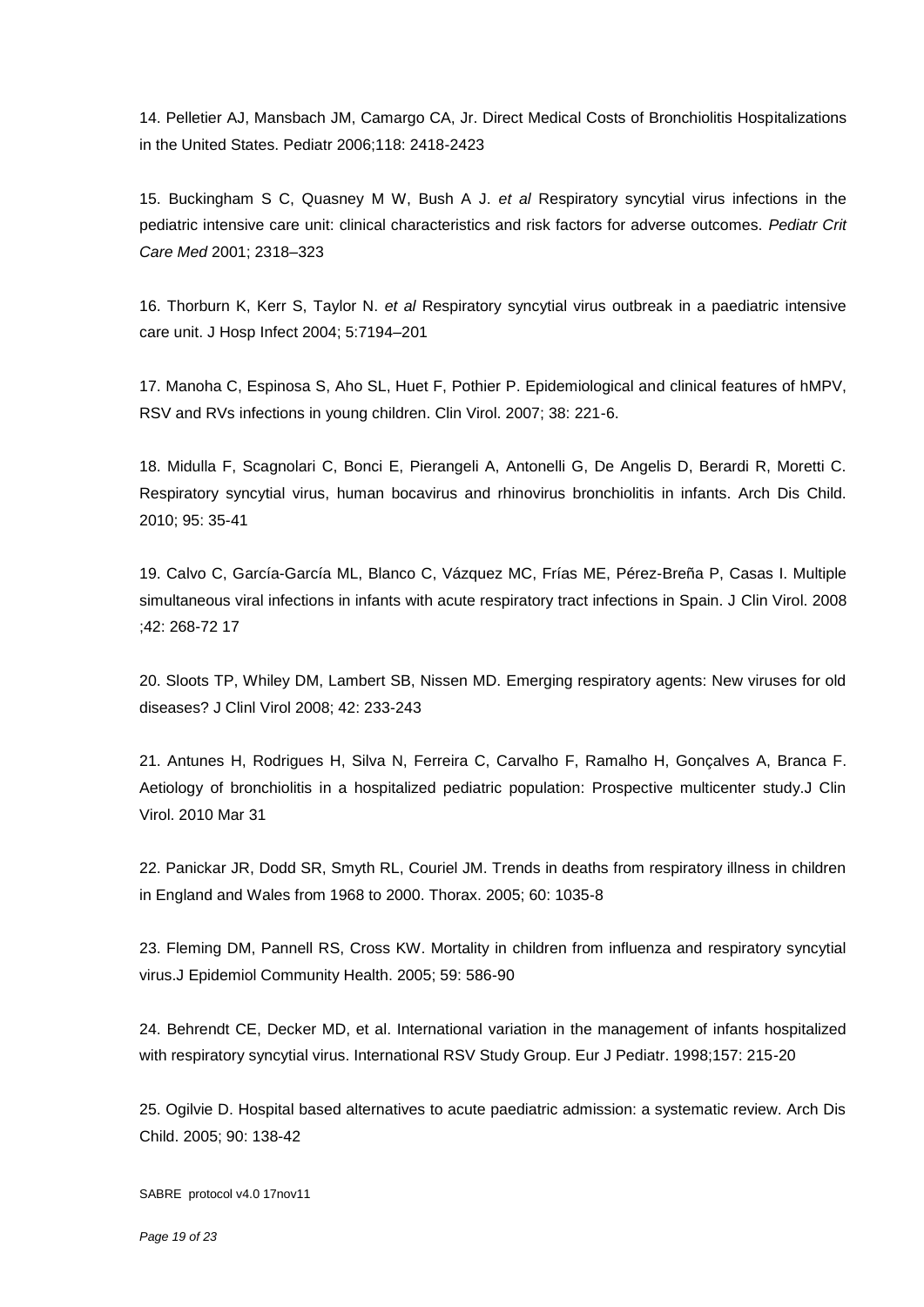26. Thorburn K. Pre-existing disease is associated with a significantly higher risk of death in severe respiratory syncytial virus infection. Arch Dis Child. 2009; 94: 99-103

27. Reynolds EOR, Cook CD. The treatment of bronchiolitis J Pediatr 1963; 63: 1205-7

28. Schickli JH, Dubovsky F, Tang RS. Challenges in developing a pediatric RSV vaccine. Hum Vaccin. 2009; 5: 582-91

29. Fitzgerald DA. Preventing RSV bronchiolitis in vulnerable infants: the role of palivizumab. Paediatr Respir Rev. 2009;10:143-7.

30. Everard ML. Evidenced based management of acute bronchiolitis and croup. Pediatr Clin North Am. 2009;56:119-33

31. Bush A, Thomson AH. Acute bronchiolitis. *BMJ* 2007;335:1037-41

32. Wainwright C. Acute viral bronchiolitis in children- a very common condition with few therapeutic options. Paediatr Respir Rev. 2010;11:39-45

33. Gadomski AM, Bhasale AL. Bronchodilators for bronchiolitis. Cochrane Database Syst Rev. 2006;3:CD001266

34. Hartling L, Wiebe N, Russell K, Patel H, Klassen TP. Epinephrine for bronchiolitis. Cochrane Database Syst Rev. 2004;(1):CD003123

35. Brooks LJ, Cropp GJ. Theophylline therapy in bronchiolitis. A retrospective study. Am J Dis Child. 1981 Oct;135(10):934-6

36. Everard ML. Anti-cholinergic therapy for treatment of wheeze in children under the age of 24 months: a Meta- analysis. In: Cates C, Ducharme FM, Gibson P, Jones P, Rowe B, Wolf F editors. Airways Module of the cochrane Database of Systematic Review. The Cochrane Database systematic reviews 2005 Jul 20;(3):CD001279.

37. Patel H, Platt R, Lozano JM, Wang EE. Glucocorticoids for acute viral bronchiolitis in infants and young children. Cochrane Database Syst Rev. 2004;(3):CD004878.

38. Blom D, Ermers M, Bont L, van Aalderen WM, van Woensel JB. Inhaled corticosteroids during acute bronchiolitis in the prevention of post-bronchiolitic wheezing.Cochrane Database Syst Rev. 2007 Jan 24;(1):CD004881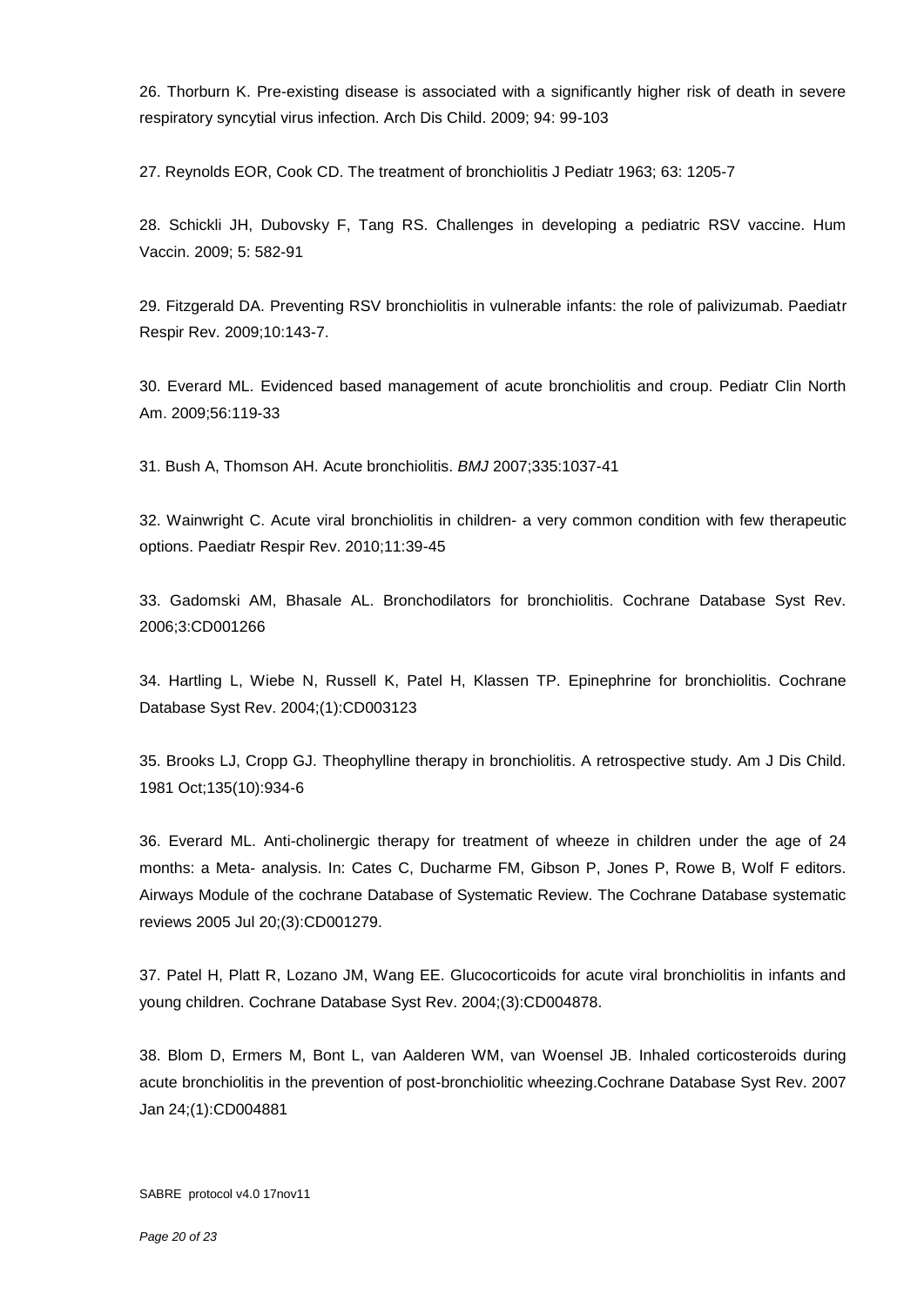39. Amirav I, Luder AS, Kruger N, Borovitch Y, Babai I, Miron D, Zuker M, Tal G, Mandelberg A. A double-blind, placebo-controlled, randomized trial of montelukast for acute bronchiolitis. Pediatrics. 2008 Dec;122(6):e1249-55

40. Perrotta C, Ortiz Z, Roque M. Chest physiotherapy for acute bronchiolitis in paediatric patients between 0 and 24 months old. Cochrane Database Syst Rev. 2005;(2):CD004873. 18

41. Spurling GK, Fonseka K, Doust J, Del Mar C. Antibiotics for bronchiolitis in children. Cochrane Database Syst Rev. 2007;(1):CD005189

42. Ventre K, Randolph A. Ribavirin for respiratory syncytial virus infection of the lower respiratory tract in infants and young children. Cochrane Database Syst Rev. 2004;(4)

43. Sarrell E, Tal G, Withling M, Someck E, Houri S, Cohen H, et al. Nebulized 3% hypertonic saline solution treatment in ambulatory children with viral bronchiolitis decreases symptoms. Chest 2002;122:2015-20

44. Mandelberg A, Tal G, Witzling M, Someck E, Houri S, Balin A, et al. Nebulized 3% hypertonic saline solution treatment in hospitalized infants with viral bronchiolitis. Chest 2003;123:481-87

45. Tal G, Cesar K, Oron A, Houri S, Ballin A, Mandelberg A. Hypertonic Saline/Epinephrine Treatment in Hospitalized Infants with Viral Bronchiolitis Reduces Hospitalization Stay: 2 Years Experience. IMAJ 2006;8:169-73

46. Kuzik BA, Al Qadhi SA, Kent S, Flavin MP, Hopman W, Hotte S, et al. Nebulized Hypertonic Saline in the Treatment of Viral Bronchiolitis in Infants. J Pediatr 2007;151: 266-270.e1

47. Zhang L, Mendoza-Sassi RA, Wainwright C, Klassen TP. Nebulized hypertonic saline solution for acute bronchiolitis in infants. *Cochrane Database of Systematic Reviews* 2008, Issue 4. Art. No.: CD006458. DOI: 10.1002/14651858. CD006458.pub2

48. Mandelberg A, Amirav I.Hypertonic saline or high volume normal saline for viral bronchiolitis: mechanisms and rationale. Pediatr Pulmonol. 2010 Jan;45(1):36-40

49. Boogaard R, de Jongste JC, Merkus PJ. Pharmacotherapy of impaired mucociliary clearance in non-CF pediatric lung disease. A review of the literature. Pediatr Pulmonol. 2007; 42: 989-1001

50. Grewal S, Ali S, McConnell DW, Vandermeer B, Klassen TP. A randomized trial of nebulized 3% hypertonic saline with epinephrine in the treatment of acute bronchiolitis in the emergency department. Arch Pediatr Adolesc Med. 2009;163:1007-12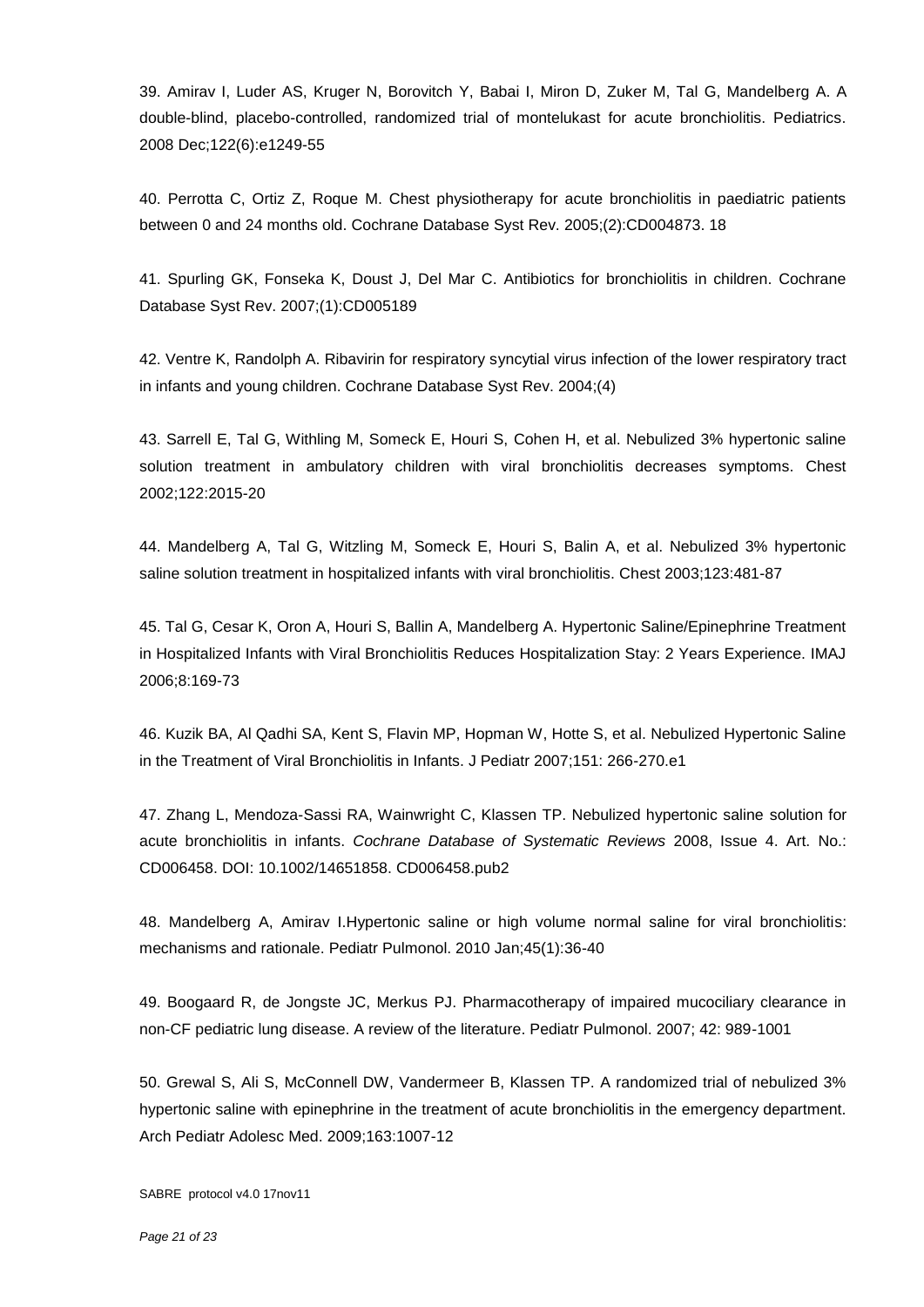51. Anil AB, Anil M, Saglam AB, Cetin N, Bal A, Aksu N. High volume normal saline alone is as effective as nebulized salbutamol-normal saline, epinephrine-normal saline, and 3% saline in mild bronchiolitis. Pediatr Pulmonol 201; 45: 41-7

52. Elphick H, Ritson S, AS Rigby, Everard ML. Phenotype Of Acute Respiratory Syncytial Virus Lower Respiratory Tract Illness in Infancy And Subsequent Morbidity. Acta Pediatrica 2007; 96: 1-3

53. Plint AC, Osmond MH, Klassen TP. The efficacy of nebulized racemic epinephrine in children with acute asthma: a randomized, double-blind trial. Acad Emerg Med. 2000; 7:1097-103

54. Hartling L, Wiebe N, Russell K, Patel H, Klassen TP. A meta-analysis of randomized controlled trials evaluating the efficacy of epinephrine for the treatment of acute viral bronchiolitis. Arch Pediatr Adolesc Med. 2003; 157: 957-64

55. Wainwright C, Altamirano L, Cheney M, Cheney J, Barber S, Price D, Moloney S, Kimberley A, Woolfield N, Cadzow S, Fiumara F, Wilson P, Mego S, VandeVelde D, Sanders S, O'Rourke P, Francis P. A multicenter, randomized, double-blind, controlled trial of nebulized epinephrine in infants with acute bronchiolitis N Engl J Med. 2003; 349: 27-35 19

56. Hariprakash S, Alexander J, Carroll W, Ramesh P, Randell T, Turnbull F, Lenney W. Randomized controlled trial of nebulized adrenaline in acute bronchiolitis.Pediatr Allergy Immunol. 2003; 14 :134-9

57. Cade A, Brownlee KG, Conway SP, Haigh D, Short A, Brown J, Dassu D, Mason SA, Phillips A, Eglin R, Graham M, Chetcuti A, Chatrath M, Hudson N, Thomas A, Chetcuti PA. Randomised placebo controlled trial of nebulised corticosteroids in acute respiratory syncytial viral bronchiolitis. Arch Dis Child. 2000;82: 126-30

58. Everard ML, Swarbrick A, Rigby AS, Milner AD. The effect of ribavirin to treat previously healthy infants admitted with acute bronchiolitis on acute and chronic respiratory morbidity. Respir Med. 2001;95:275-80

59. Everard ML. The role of RSV in airways syndromes in childhood. Current Allergy and Asthma Reports. Ed Prof S Holgate. 2006; 6: 97-102

60. Calogero C, Sly PD.Acute viral bronchiolitis: to treat or not to treat-that is the question. J Pediatr. 2007;151:235-7

61. Grange A, Bekker H, Noyes J, Langley P. Adequacy of health-related quality of life measures in children under 5 years old: systematic review. J Adv Nurs 2007;59:197-220